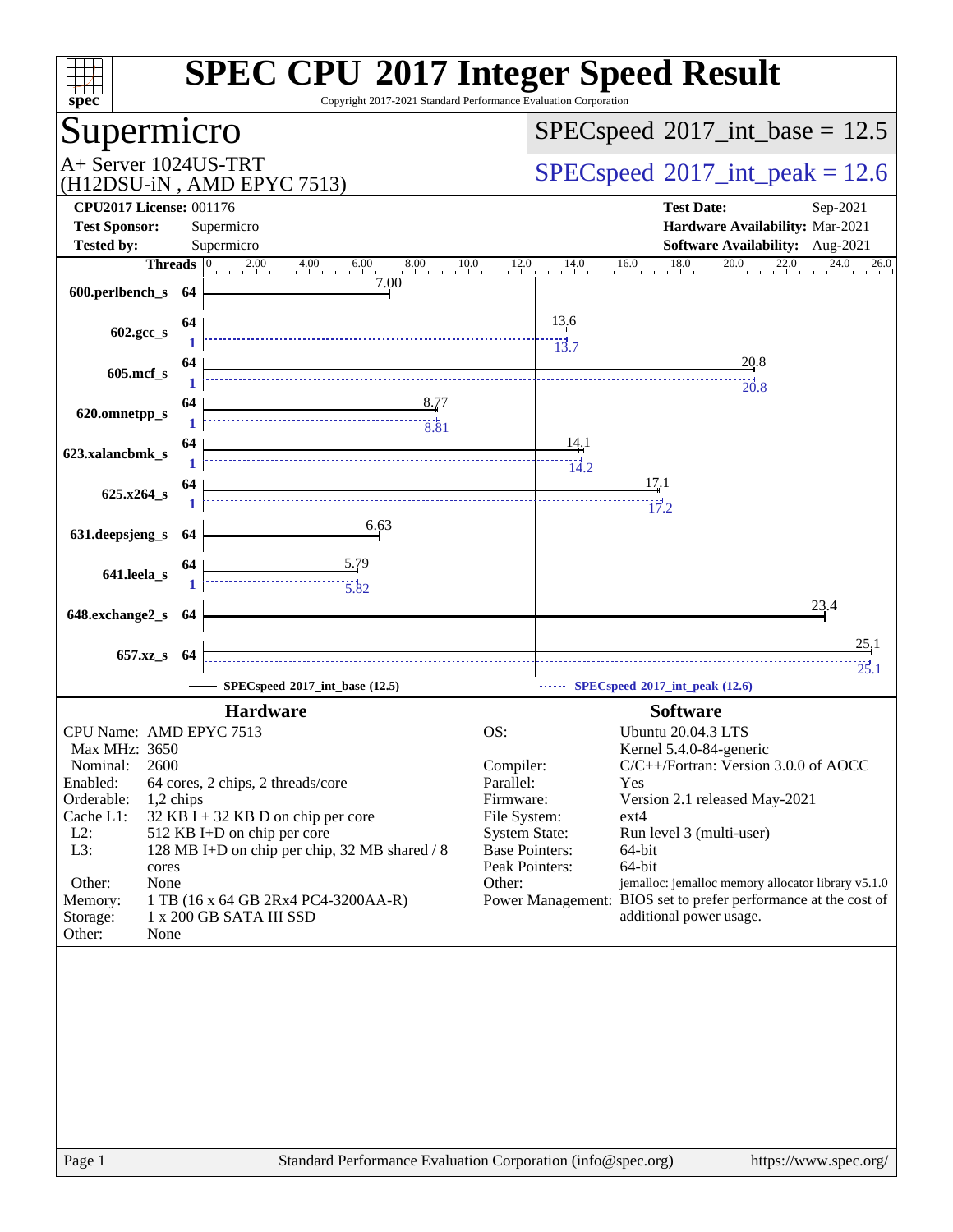

Copyright 2017-2021 Standard Performance Evaluation Corporation

### Supermicro

(H12DSU-iN , AMD EPYC 7513)

 $SPECspeed^{\circledcirc}2017\_int\_base = 12.5$  $SPECspeed^{\circledcirc}2017\_int\_base = 12.5$ 

A+ Server 1024US-TRT  $SPEC speed@2017$ \_int\_peak = 12.6

**[CPU2017 License:](http://www.spec.org/auto/cpu2017/Docs/result-fields.html#CPU2017License)** 001176 **[Test Date:](http://www.spec.org/auto/cpu2017/Docs/result-fields.html#TestDate)** Sep-2021 **[Test Sponsor:](http://www.spec.org/auto/cpu2017/Docs/result-fields.html#TestSponsor)** Supermicro **[Hardware Availability:](http://www.spec.org/auto/cpu2017/Docs/result-fields.html#HardwareAvailability)** Mar-2021 **[Tested by:](http://www.spec.org/auto/cpu2017/Docs/result-fields.html#Testedby)** Supermicro **[Software Availability:](http://www.spec.org/auto/cpu2017/Docs/result-fields.html#SoftwareAvailability)** Aug-2021

### **[Results Table](http://www.spec.org/auto/cpu2017/Docs/result-fields.html#ResultsTable)**

|                                       | <b>Base</b>    |                |       |                | <b>Peak</b> |                |       |                |                |              |                |              |                |              |
|---------------------------------------|----------------|----------------|-------|----------------|-------------|----------------|-------|----------------|----------------|--------------|----------------|--------------|----------------|--------------|
| <b>Benchmark</b>                      | <b>Threads</b> | <b>Seconds</b> | Ratio | <b>Seconds</b> | Ratio       | <b>Seconds</b> | Ratio | <b>Threads</b> | <b>Seconds</b> | <b>Ratio</b> | <b>Seconds</b> | <b>Ratio</b> | <b>Seconds</b> | <b>Ratio</b> |
| $600.$ perlbench $\mathsf{S}$         | 64             | 254            | 7.00  | 253            | 7.02        |                |       | 64             | 254            | 7.00         | 253            | 7.02         |                |              |
| $602.\text{gcc}\_\text{s}$            | 64             | 293            | 13.6  | 291            | 13.7        |                |       |                | 290            | 13.7         | <u>291</u>     | <u>13.7</u>  |                |              |
| $605$ .mcf s                          | 64             | 227            | 20.8  | 227            | 20.8        |                |       |                | 227            | 20.8         | 227            | 20.8         |                |              |
| 620.omnetpp_s                         | 64             | 185            | 8.82  | <u>186</u>     | 8.77        |                |       |                | 185            | 8.81         | 183            | 8.92         |                |              |
| 623.xalancbmk s                       | 64             | 98.9           | 14.3  | 100            | 14.1        |                |       |                | 99.4           | 14.3         | 99.5           | 14.2         |                |              |
| 625.x264 s                            | 64             | 103            | 17.1  | 103            | 17.2        |                |       |                | 102            | 17.2         | 102            | 17.3         |                |              |
| 631.deepsjeng_s                       | 64             | 216            | 6.64  | 216            | 6.63        |                |       | 64             | 216            | 6.64         | 216            | 6.63         |                |              |
| 641.leela s                           | 64             | 293            | 5.82  | 295            | 5.79        |                |       |                | 292            | 5.84         | 293            | 5.82         |                |              |
| 648.exchange2_s                       | 64             | 125            | 23.5  | <u>126</u>     | 23.4        |                |       | 64             | 125            | 23.5         | <u>126</u>     | 23.4         |                |              |
| 657.xz s                              | 64             | 247            | 25.1  | 246            | 25.2        |                |       | 64             | 246            | 25.1         | 246            | 25.1         |                |              |
| $SPECspeed*2017$ int base =           |                |                | 12.5  |                |             |                |       |                |                |              |                |              |                |              |
| $SPEC speed^{\circ}2017\_int\_peak =$ |                |                | 12.6  |                |             |                |       |                |                |              |                |              |                |              |

Results appear in the [order in which they were run.](http://www.spec.org/auto/cpu2017/Docs/result-fields.html#RunOrder) Bold underlined text [indicates a median measurement.](http://www.spec.org/auto/cpu2017/Docs/result-fields.html#Median)

#### **[Compiler Notes](http://www.spec.org/auto/cpu2017/Docs/result-fields.html#CompilerNotes)**

The AMD64 AOCC Compiler Suite is available at <http://developer.amd.com/amd-aocc/>

#### **[Submit Notes](http://www.spec.org/auto/cpu2017/Docs/result-fields.html#SubmitNotes)**

The config file option 'submit' was used. 'numactl' was used to bind copies to the cores. See the configuration file for details.

### **[Operating System Notes](http://www.spec.org/auto/cpu2017/Docs/result-fields.html#OperatingSystemNotes)**

'ulimit -s unlimited' was used to set environment stack size limit 'ulimit -l 2097152' was used to set environment locked pages in memory limit

runcpu command invoked through numactl i.e.: numactl --interleave=all runcpu <etc>

To limit dirty cache to 8% of memory, 'sysctl -w vm.dirty\_ratio=8' run as root. To limit swap usage to minimum necessary, 'sysctl -w vm.swappiness=1' run as root. To free node-local memory and avoid remote memory usage, 'sysctl -w vm.zone\_reclaim\_mode=1' run as root. To clear filesystem caches, 'sync; sysctl -w vm.drop\_caches=3' run as root. To disable address space layout randomization (ASLR) to reduce run-to-run variability, 'sysctl -w kernel.randomize\_va\_space=0' run as root.

To enable Transparent Hugepages (THP) for all allocations,

**(Continued on next page)**

| Page 2<br>Standard Performance Evaluation Corporation (info@spec.org)<br>https://www.spec.org/ |  |
|------------------------------------------------------------------------------------------------|--|
|------------------------------------------------------------------------------------------------|--|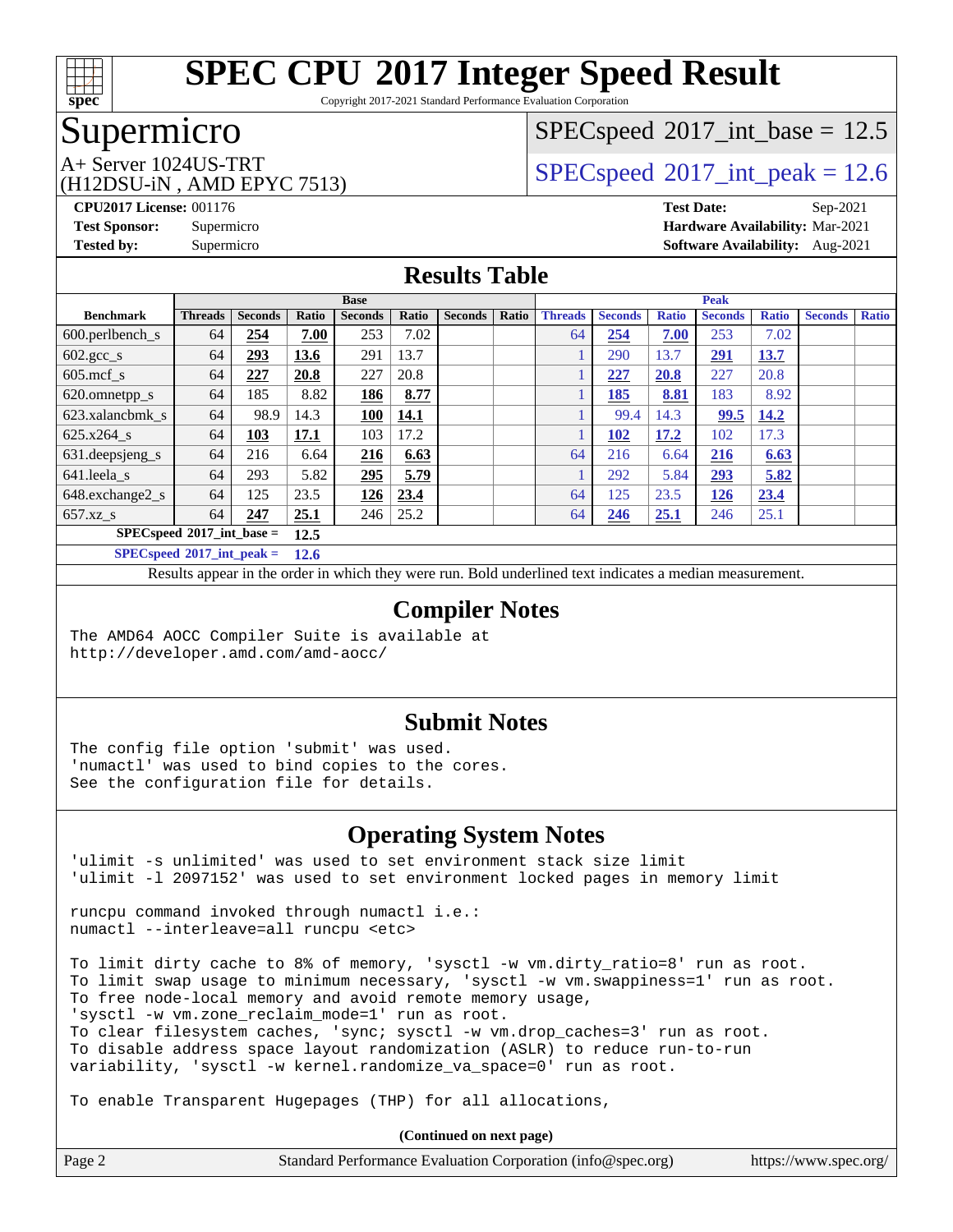

Copyright 2017-2021 Standard Performance Evaluation Corporation

### Supermicro

 $SPEC speed$ <sup>®</sup> $2017$ \_int\_base = 12.5

(H12DSU-iN , AMD EPYC 7513)

A+ Server 1024US-TRT  $SPEC speed@2017\_int\_peak = 12.6$ 

**[Tested by:](http://www.spec.org/auto/cpu2017/Docs/result-fields.html#Testedby)** Supermicro **[Software Availability:](http://www.spec.org/auto/cpu2017/Docs/result-fields.html#SoftwareAvailability)** Aug-2021

**[CPU2017 License:](http://www.spec.org/auto/cpu2017/Docs/result-fields.html#CPU2017License)** 001176 **[Test Date:](http://www.spec.org/auto/cpu2017/Docs/result-fields.html#TestDate)** Sep-2021 **[Test Sponsor:](http://www.spec.org/auto/cpu2017/Docs/result-fields.html#TestSponsor)** Supermicro **[Hardware Availability:](http://www.spec.org/auto/cpu2017/Docs/result-fields.html#HardwareAvailability)** Mar-2021

#### **[Operating System Notes \(Continued\)](http://www.spec.org/auto/cpu2017/Docs/result-fields.html#OperatingSystemNotes)**

'echo always > /sys/kernel/mm/transparent\_hugepage/enabled' and 'echo always > /sys/kernel/mm/transparent\_hugepage/defrag' run as root.

### **[Environment Variables Notes](http://www.spec.org/auto/cpu2017/Docs/result-fields.html#EnvironmentVariablesNotes)**

| Environment variables set by runcpu before the start of the run:<br>GOMP CPU AFFINITY = $"0-127"$<br>LD_LIBRARY_PATH =<br>"/home/cpu2017/amd_speed_aocc300_milan_B_lib/lib;/home/cpu2017/amd_speed<br>_aocc300_milan_B_lib/lib32:"<br>MALLOC_CONF = "retain:true"<br>OMP DYNAMIC = "false"<br>OMP_SCHEDULE = "static"<br>OMP_STACKSIZE = "128M"<br>OMP_THREAD_LIMIT = "128" |  |  |  |  |  |
|-----------------------------------------------------------------------------------------------------------------------------------------------------------------------------------------------------------------------------------------------------------------------------------------------------------------------------------------------------------------------------|--|--|--|--|--|
| Environment variables set by runcpu during the 602.gcc_s peak run:<br>GOMP CPU AFFINITY = "0"                                                                                                                                                                                                                                                                               |  |  |  |  |  |
| Environment variables set by runcpu during the 605.mcf_s peak run:<br>GOMP CPU AFFINITY = "0"                                                                                                                                                                                                                                                                               |  |  |  |  |  |
| Environment variables set by runcpu during the 620.omnetpp_s peak run:<br>GOMP CPU AFFINITY = "0"                                                                                                                                                                                                                                                                           |  |  |  |  |  |
| Environment variables set by runcpu during the 623.xalancbmk_s peak run:<br>GOMP CPU AFFINITY = "0"                                                                                                                                                                                                                                                                         |  |  |  |  |  |
| Environment variables set by runcpu during the 625.x264_s peak run:<br>GOMP CPU AFFINITY = "0"                                                                                                                                                                                                                                                                              |  |  |  |  |  |
| Environment variables set by runcpu during the 641.leela_s peak run:<br>GOMP CPU AFFINITY = "0"                                                                                                                                                                                                                                                                             |  |  |  |  |  |
| Environment variables set by runcpu during the 657.xz_s peak run:<br>GOMP CPU AFFINITY = $"0-63"$                                                                                                                                                                                                                                                                           |  |  |  |  |  |
| <b>General Notes</b>                                                                                                                                                                                                                                                                                                                                                        |  |  |  |  |  |
| Binaries were compiled on a system with 2x AMD EPYC 7742 CPU + 1TiB Memory using openSUSE 15.2                                                                                                                                                                                                                                                                              |  |  |  |  |  |
| NA: The test sponsor attests, as of date of publication, that CVE-2017-5754 (Meltdown)<br>is mitigated in the system as tested and documented.<br>Yes: The test sponsor attests, as of date of publication, that CVE-2017-5753 (Spectre variant 1)                                                                                                                          |  |  |  |  |  |
| (Continued on next page)                                                                                                                                                                                                                                                                                                                                                    |  |  |  |  |  |

Page 3 Standard Performance Evaluation Corporation [\(info@spec.org\)](mailto:info@spec.org) <https://www.spec.org/>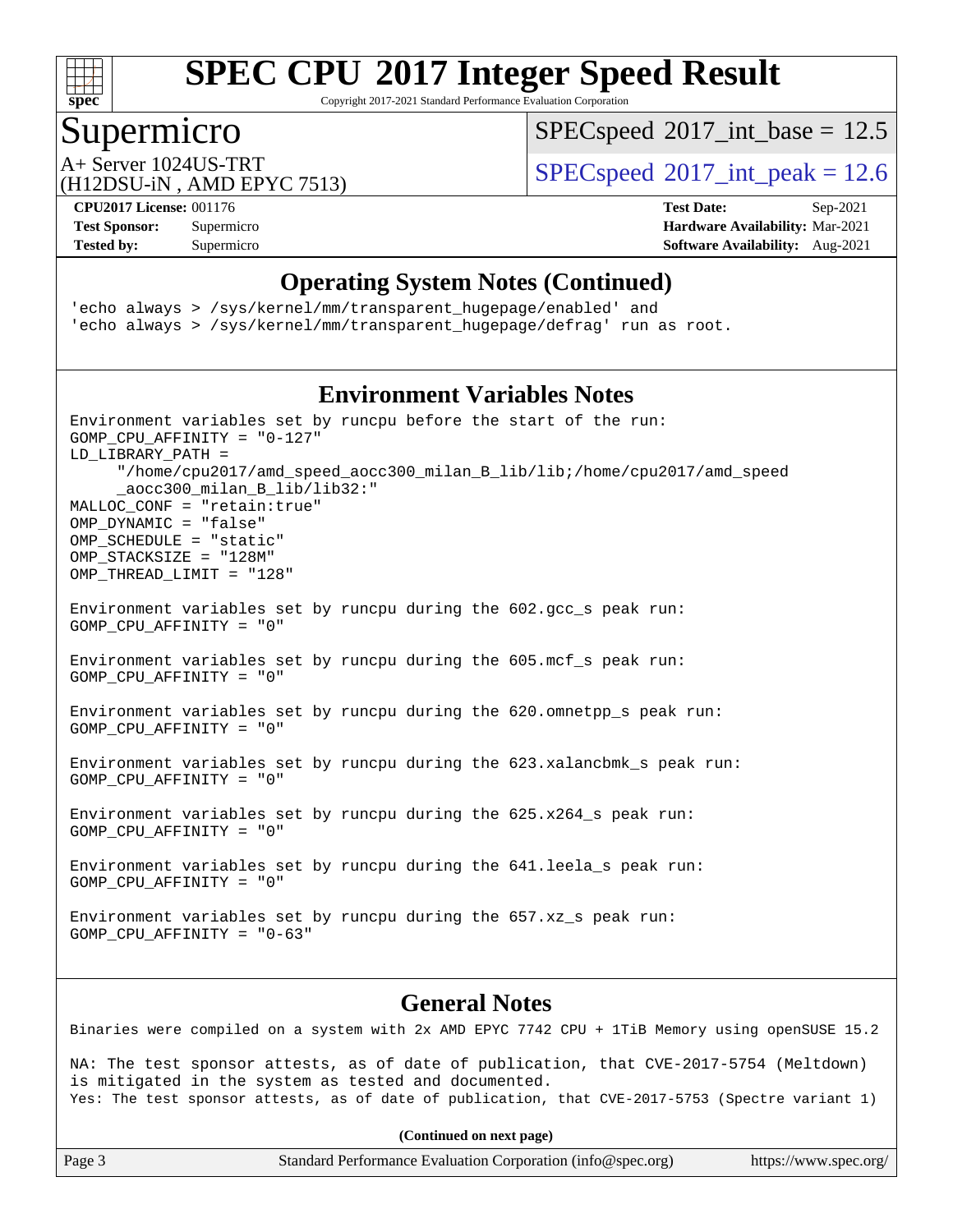

Copyright 2017-2021 Standard Performance Evaluation Corporation

### Supermicro

 $SPECspeed^{\circledcirc}2017\_int\_base = 12.5$  $SPECspeed^{\circledcirc}2017\_int\_base = 12.5$ 

(H12DSU-iN , AMD EPYC 7513)

A+ Server 1024US-TRT  $SPEC speed@2017$ \_int\_peak = 12.6

**[Tested by:](http://www.spec.org/auto/cpu2017/Docs/result-fields.html#Testedby)** Supermicro **[Software Availability:](http://www.spec.org/auto/cpu2017/Docs/result-fields.html#SoftwareAvailability)** Aug-2021

**[CPU2017 License:](http://www.spec.org/auto/cpu2017/Docs/result-fields.html#CPU2017License)** 001176 **[Test Date:](http://www.spec.org/auto/cpu2017/Docs/result-fields.html#TestDate)** Sep-2021 **[Test Sponsor:](http://www.spec.org/auto/cpu2017/Docs/result-fields.html#TestSponsor)** Supermicro **[Hardware Availability:](http://www.spec.org/auto/cpu2017/Docs/result-fields.html#HardwareAvailability)** Mar-2021

#### **[General Notes \(Continued\)](http://www.spec.org/auto/cpu2017/Docs/result-fields.html#GeneralNotes)**

is mitigated in the system as tested and documented. Yes: The test sponsor attests, as of date of publication, that CVE-2017-5715 (Spectre variant 2) is mitigated in the system as tested and documented.

jemalloc: configured and built with GCC v4.8.2 in RHEL 7.4 (No options specified) jemalloc 5.1.0 is available here: <https://github.com/jemalloc/jemalloc/releases/download/5.1.0/jemalloc-5.1.0.tar.bz2>

#### **[Platform Notes](http://www.spec.org/auto/cpu2017/Docs/result-fields.html#PlatformNotes)**

BIOS Settings: Determinism Control = Manual Determinism Slider = Power cTDP Control = Manual cTDP = 200 Package Power Limit Control = Manual Package Power Limit = 200 APBDIS = 1 NUMA Nodes Per Socket = NPS4 Sysinfo program /home/cpu2017/bin/sysinfo Rev: r6622 of 2021-04-07 982a61ec0915b55891ef0e16acafc64d running on h12dsu-7513 Tue Sep 14 17:53:29 2021 SUT (System Under Test) info as seen by some common utilities. For more information on this section, see <https://www.spec.org/cpu2017/Docs/config.html#sysinfo> From /proc/cpuinfo model name : AMD EPYC 7513 32-Core Processor 2 "physical id"s (chips) 128 "processors" cores, siblings (Caution: counting these is hw and system dependent. The following excerpts from /proc/cpuinfo might not be reliable. Use with caution.) cpu cores : 32 siblings : 64 physical 0: cores 0 1 2 3 4 5 6 7 8 9 10 11 12 13 14 15 16 17 18 19 20 21 22 23 24 25 26 27 28 29 30 31 physical 1: cores 0 1 2 3 4 5 6 7 8 9 10 11 12 13 14 15 16 17 18 19 20 21 22 23 24 25 26 27 28 29 30 31 From lscpu from util-linux 2.34: Architecture: x86\_64 CPU op-mode(s): 32-bit, 64-bit Byte Order: Little Endian **(Continued on next page)**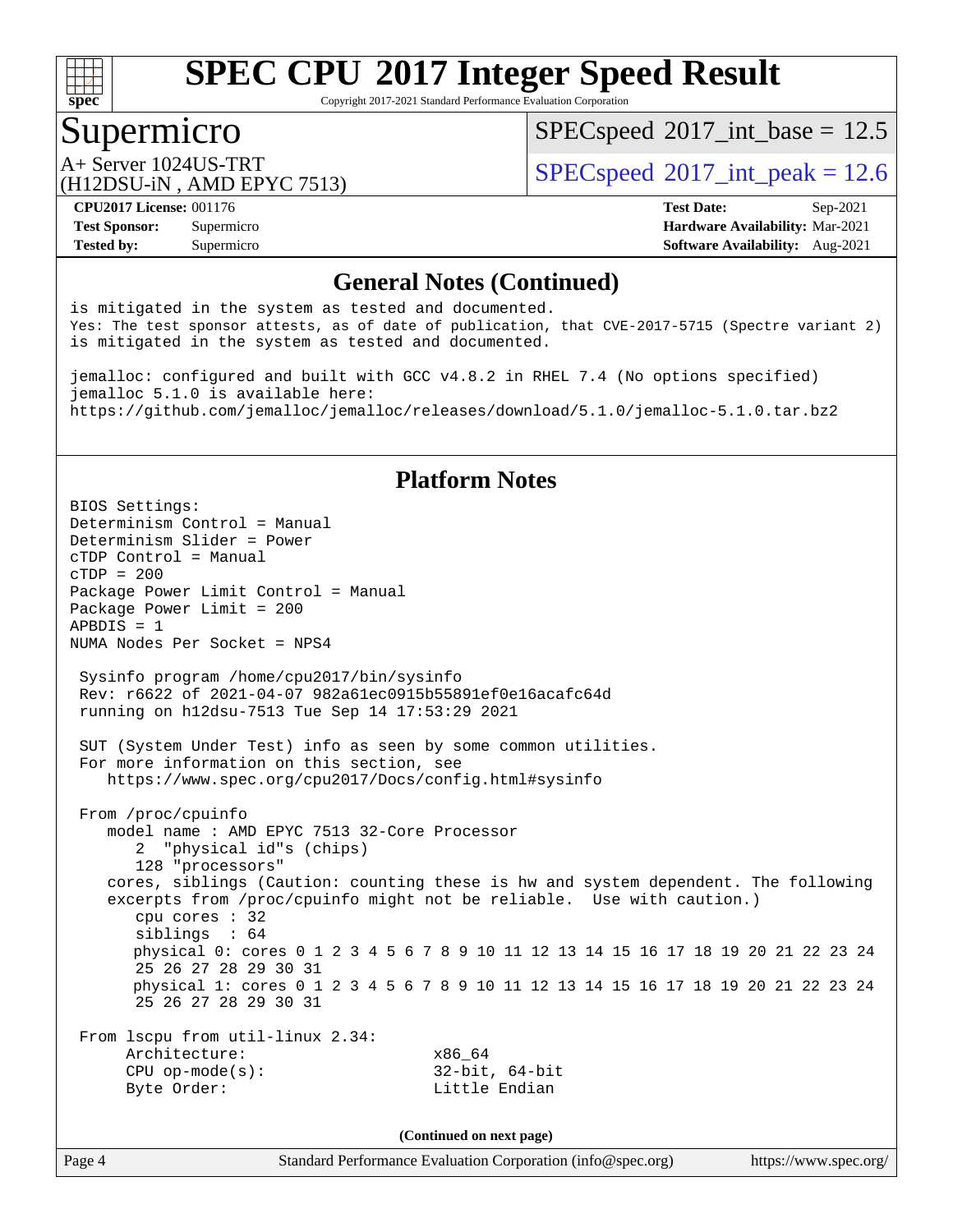

Copyright 2017-2021 Standard Performance Evaluation Corporation

# Supermicro<br>A+ Server 1024US-TRT

 $SPEC speed$ <sup>®</sup>[2017\\_int\\_base =](http://www.spec.org/auto/cpu2017/Docs/result-fields.html#SPECspeed2017intbase) 12.5

(H12DSU-iN , AMD EPYC 7513)

 $SPEC speed$ <sup>®</sup> $2017$ \_int\_peak = 12.6

**[CPU2017 License:](http://www.spec.org/auto/cpu2017/Docs/result-fields.html#CPU2017License)** 001176 **[Test Date:](http://www.spec.org/auto/cpu2017/Docs/result-fields.html#TestDate)** Sep-2021 **[Test Sponsor:](http://www.spec.org/auto/cpu2017/Docs/result-fields.html#TestSponsor)** Supermicro **[Hardware Availability:](http://www.spec.org/auto/cpu2017/Docs/result-fields.html#HardwareAvailability)** Mar-2021 **[Tested by:](http://www.spec.org/auto/cpu2017/Docs/result-fields.html#Testedby)** Supermicro **[Software Availability:](http://www.spec.org/auto/cpu2017/Docs/result-fields.html#SoftwareAvailability)** Aug-2021

#### **[Platform Notes \(Continued\)](http://www.spec.org/auto/cpu2017/Docs/result-fields.html#PlatformNotes)**

| Page 5 |                                               | Standard Performance Evaluation Corporation (info@spec.org)<br>https://www.spec.org/ |
|--------|-----------------------------------------------|--------------------------------------------------------------------------------------|
|        |                                               | (Continued on next page)                                                             |
|        |                                               | xsave avx f16c rdrand lahf_lm cmp_legacy svm extapic cr8_legacy abm sse4a            |
|        |                                               | aperfmperf pni pclmulqdq monitor ssse3 fma cx16 pcid sse4_1 sse4_2 movbe popcnt aes  |
|        |                                               | pdpelgb rdtscp lm constant_tsc rep_good nopl nonstop_tsc cpuid extd_apicid           |
|        |                                               | pge mca cmov pat pse36 clflush mmx fxsr sse sse2 ht syscall nx mmxext fxsr_opt       |
|        | Flaqs:                                        | fpu vme de pse tsc msr pae mce cx8 apic sep mtrr                                     |
|        | Vulnerability Tsx async abort:                | Not affected                                                                         |
|        | Vulnerability Srbds: Not affected             |                                                                                      |
|        | IBRS_FW, STIBP always-on, RSB filling         |                                                                                      |
|        | Vulnerability Spectre v2:                     | Mitigation; Full AMD retpoline, IBPB conditional,                                    |
|        | pointer sanitization                          |                                                                                      |
|        | Vulnerability Spectre v1:                     | Mitigation; usercopy/swapgs barriers and __user                                      |
|        | prctl and seccomp                             |                                                                                      |
|        |                                               | Vulnerability Spec store bypass: Mitigation; Speculative Store Bypass disabled via   |
|        | Vulnerability Meltdown:                       | Not affected                                                                         |
|        | Vulnerability Mds:                            | Not affected                                                                         |
|        | Vulnerability L1tf:                           | Not affected                                                                         |
|        | Vulnerability Itlb multihit:                  | Not affected                                                                         |
|        | NUMA node7 CPU(s):                            | $56 - 63, 120 - 127$                                                                 |
|        | NUMA $node6$ $CPU(s)$ :                       | $48 - 55, 112 - 119$                                                                 |
|        | NUMA $node5$ $CPU(s)$ :                       | $40 - 47, 104 - 111$                                                                 |
|        | NUMA $node4$ $CPU(s):$                        | $32 - 39, 96 - 103$                                                                  |
|        | NUMA node3 CPU(s):                            | $24 - 31, 88 - 95$                                                                   |
|        | NUMA $node2$ $CPU(s):$                        | $16 - 23,80 - 87$                                                                    |
|        | NUMA nodel CPU(s):                            | $8 - 15, 72 - 79$                                                                    |
|        | NUMA node0 CPU(s):                            | $0 - 7$ , 64–71                                                                      |
|        | L3 cache:                                     | 256 MiB                                                                              |
|        | $L2$ cache:                                   | 32 MiB                                                                               |
|        | Lli cache:                                    | 2 MiB                                                                                |
|        | L1d cache:                                    | 2 MiB                                                                                |
|        | Virtualization:                               | AMD-V                                                                                |
|        | BogoMIPS:                                     | 5200.51                                                                              |
|        | $CPU$ min $MHz$ :                             | 1500.0000                                                                            |
|        | $CPU$ max $MHz$ :                             | 2600.0000                                                                            |
|        | CPU MHz:                                      | 2838.090                                                                             |
|        | Frequency boost:                              | enabled                                                                              |
|        | Stepping:                                     | 1                                                                                    |
|        | Model name:                                   | AMD EPYC 7513 32-Core Processor                                                      |
|        | Model:                                        | $\mathbf{1}$                                                                         |
|        | CPU family:                                   | 25                                                                                   |
|        | Vendor ID:                                    | AuthenticAMD                                                                         |
|        | NUMA $node(s)$ :                              | 8                                                                                    |
|        | Socket(s):                                    | $\overline{a}$                                                                       |
|        | Core(s) per socket:                           | 32                                                                                   |
|        | On-line $CPU(s)$ list:<br>Thread(s) per core: | $0 - 127$<br>$\overline{a}$                                                          |
|        | CPU(s):                                       |                                                                                      |
|        |                                               | 48 bits physical, 48 bits virtual<br>128                                             |
|        | Address sizes:                                |                                                                                      |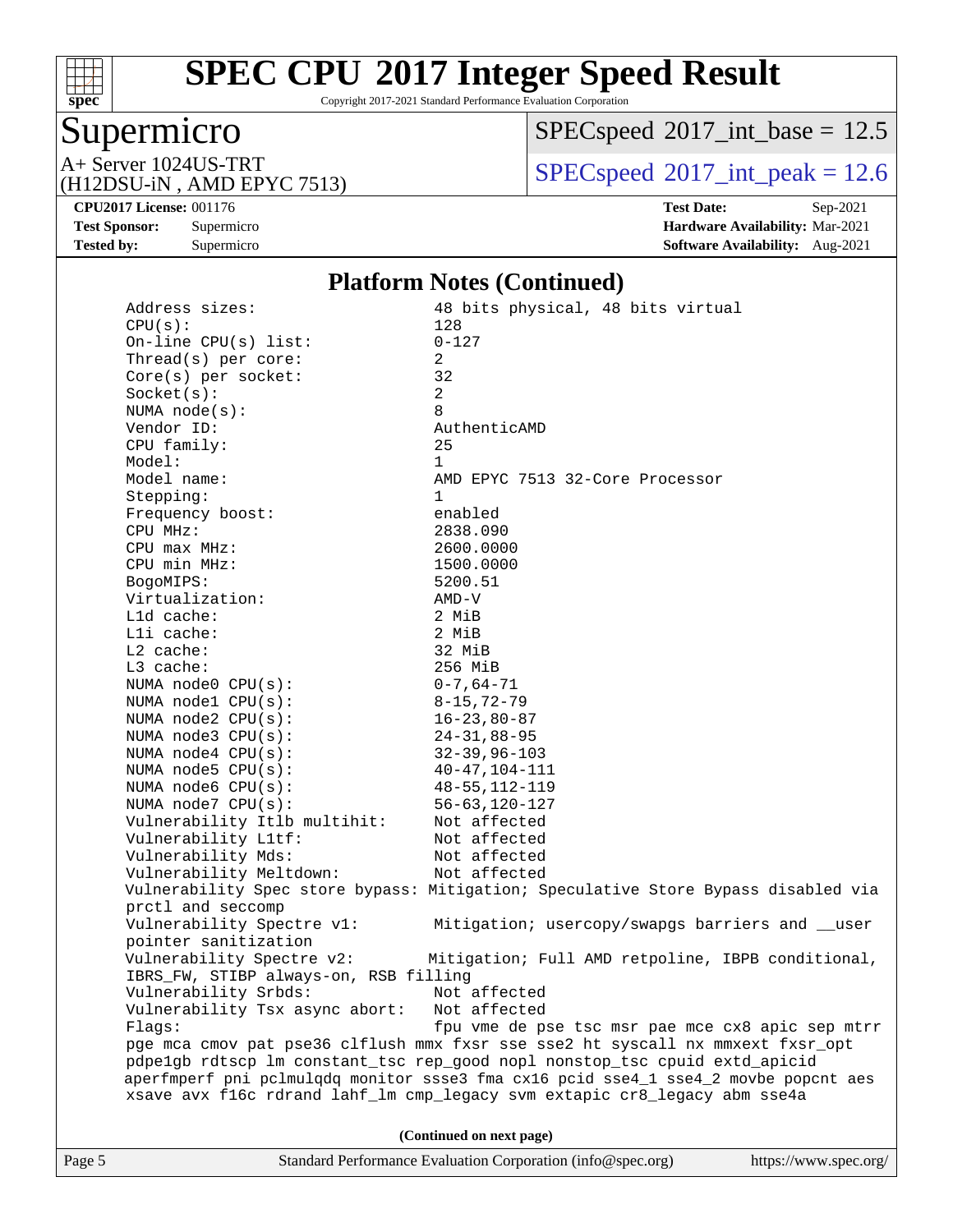

Copyright 2017-2021 Standard Performance Evaluation Corporation

# Supermicro

 $SPECspeed^{\circledcirc}2017\_int\_base = 12.5$  $SPECspeed^{\circledcirc}2017\_int\_base = 12.5$ 

(H12DSU-iN , AMD EPYC 7513)

A+ Server 1024US-TRT  $SPEC speed@2017$ \_int\_peak = 12.6

#### **[CPU2017 License:](http://www.spec.org/auto/cpu2017/Docs/result-fields.html#CPU2017License)** 001176 **[Test Date:](http://www.spec.org/auto/cpu2017/Docs/result-fields.html#TestDate)** Sep-2021

**[Test Sponsor:](http://www.spec.org/auto/cpu2017/Docs/result-fields.html#TestSponsor)** Supermicro **[Hardware Availability:](http://www.spec.org/auto/cpu2017/Docs/result-fields.html#HardwareAvailability)** Mar-2021 **[Tested by:](http://www.spec.org/auto/cpu2017/Docs/result-fields.html#Testedby)** Supermicro **[Software Availability:](http://www.spec.org/auto/cpu2017/Docs/result-fields.html#SoftwareAvailability)** Aug-2021

#### **[Platform Notes \(Continued\)](http://www.spec.org/auto/cpu2017/Docs/result-fields.html#PlatformNotes)**

 misalignsse 3dnowprefetch osvw ibs skinit wdt tce topoext perfctr\_core perfctr\_nb bpext perfctr\_llc mwaitx cpb cat\_l3 cdp\_l3 invpcid\_single hw\_pstate ssbd mba ibrs ibpb stibp vmmcall fsgsbase bmi1 avx2 smep bmi2 erms invpcid cqm rdt\_a rdseed adx smap clflushopt clwb sha\_ni xsaveopt xsavec xgetbv1 xsaves cqm\_llc cqm\_occup\_llc cqm\_mbm\_total cqm\_mbm\_local clzero irperf xsaveerptr wbnoinvd arat npt lbrv svm\_lock nrip\_save tsc\_scale vmcb\_clean flushbyasid decodeassists pausefilter pfthreshold v\_vmsave\_vmload vgif umip pku ospke vaes vpclmulqdq rdpid overflow\_recov succor smca From lscpu --cache: NAME ONE-SIZE ALL-SIZE WAYS TYPE LEVEL L1d 32K 2M 8 Data 1 L1i 32K 2M 8 Instruction 1 L2 512K 32M 8 Unified 2 L3 32M 256M 16 Unified 3 /proc/cpuinfo cache data cache size : 512 KB From numactl --hardware WARNING: a numactl 'node' might or might not correspond to a physical chip. available: 8 nodes (0-7) node 0 cpus: 0 1 2 3 4 5 6 7 64 65 66 67 68 69 70 71 node 0 size: 128893 MB node 0 free: 128423 MB node 1 cpus: 8 9 10 11 12 13 14 15 72 73 74 75 76 77 78 79 node 1 size: 129019 MB node 1 free: 128219 MB node 2 cpus: 16 17 18 19 20 21 22 23 80 81 82 83 84 85 86 87 node 2 size: 129019 MB node 2 free: 128488 MB node 3 cpus: 24 25 26 27 28 29 30 31 88 89 90 91 92 93 94 95 node 3 size: 128983 MB node 3 free: 128589 MB node 4 cpus: 32 33 34 35 36 37 38 39 96 97 98 99 100 101 102 103 node 4 size: 129019 MB node 4 free: 128533 MB node 5 cpus: 40 41 42 43 44 45 46 47 104 105 106 107 108 109 110 111 node 5 size: 129019 MB node 5 free: 128627 MB node 6 cpus: 48 49 50 51 52 53 54 55 112 113 114 115 116 117 118 119 node 6 size: 129019 MB node 6 free: 128604 MB node 7 cpus: 56 57 58 59 60 61 62 63 120 121 122 123 124 125 126 127 node 7 size: 129018 MB node 7 free: 128627 MB node distances: node 0 1 2 3 4 5 6 7

**(Continued on next page)**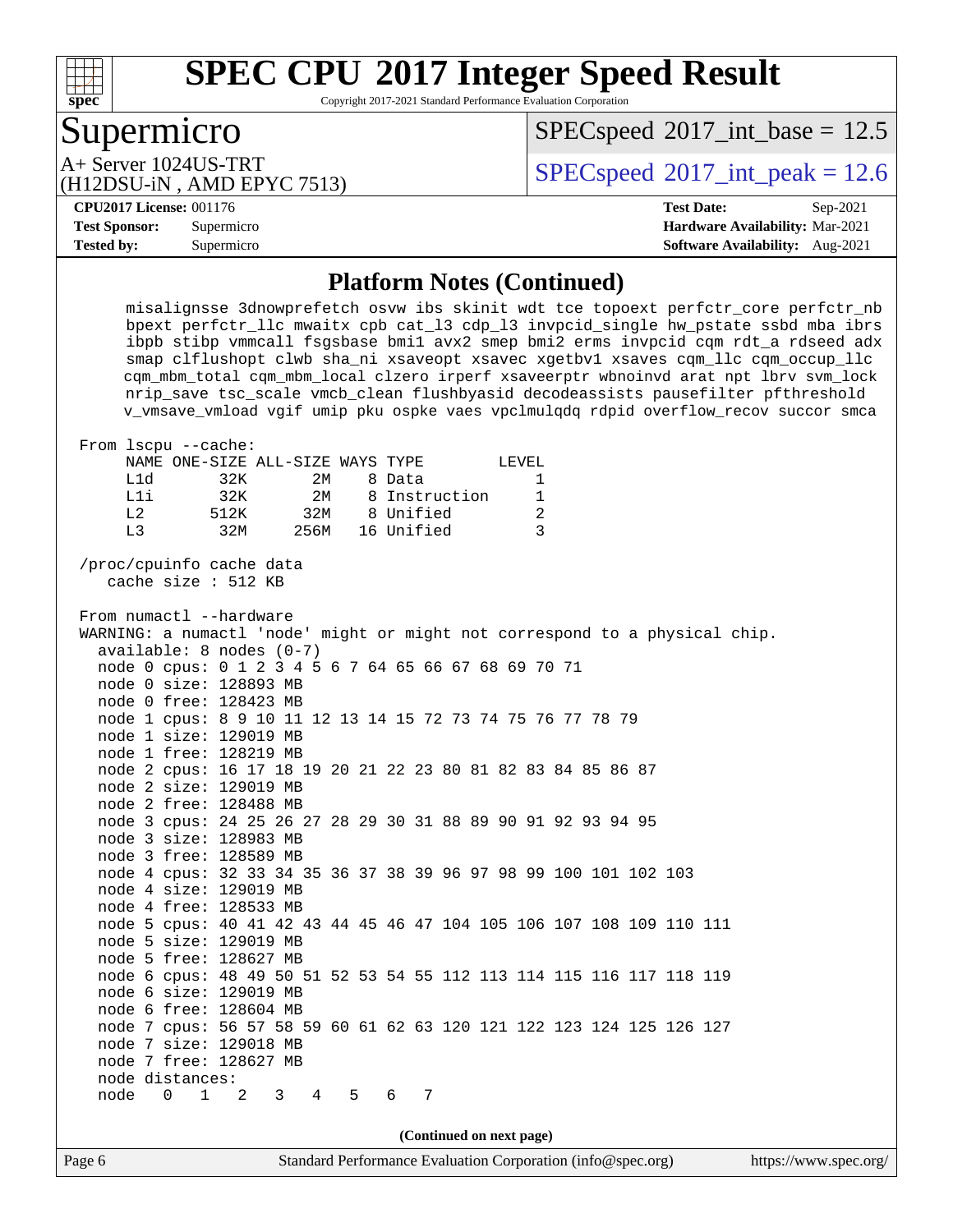

Copyright 2017-2021 Standard Performance Evaluation Corporation

# Supermicro

 $SPEC speed$ <sup>®</sup>[2017\\_int\\_base =](http://www.spec.org/auto/cpu2017/Docs/result-fields.html#SPECspeed2017intbase) 12.5

(H12DSU-iN , AMD EPYC 7513)

A+ Server 1024US-TRT  $\begin{array}{|l|l|}\n\hline\n\text{A+ Server 1024US-TRT}\n\hline\n\text{A+ DPSU} & \text{AMD FPVC 7513}\n\hline\n\end{array}$ 

**[CPU2017 License:](http://www.spec.org/auto/cpu2017/Docs/result-fields.html#CPU2017License)** 001176 **[Test Date:](http://www.spec.org/auto/cpu2017/Docs/result-fields.html#TestDate)** Sep-2021 **[Test Sponsor:](http://www.spec.org/auto/cpu2017/Docs/result-fields.html#TestSponsor)** Supermicro **[Hardware Availability:](http://www.spec.org/auto/cpu2017/Docs/result-fields.html#HardwareAvailability)** Mar-2021 **[Tested by:](http://www.spec.org/auto/cpu2017/Docs/result-fields.html#Testedby)** Supermicro **[Software Availability:](http://www.spec.org/auto/cpu2017/Docs/result-fields.html#SoftwareAvailability)** Aug-2021

| <b>Platform Notes (Continued)</b>                                                                                                                                                                                                                                                                                  |                                                                                                                                           |  |  |  |  |  |  |
|--------------------------------------------------------------------------------------------------------------------------------------------------------------------------------------------------------------------------------------------------------------------------------------------------------------------|-------------------------------------------------------------------------------------------------------------------------------------------|--|--|--|--|--|--|
| 10 12 12 12 32<br>32<br>32<br>32<br>0:<br>12 32 32<br>32<br>32<br>1:<br>12 10 12<br>12 12<br>2:<br>12 32 32<br>32<br>32<br>10<br>12 12 12<br>10 32 32<br>32<br>3:<br>32                                                                                                                                            |                                                                                                                                           |  |  |  |  |  |  |
| 32 32 32<br>4:<br>32 10 12<br>12<br>12<br>32 32 32<br>5:<br>32 12 10<br>12 12<br>6: 32 32 32<br>32 12 12<br>10 12<br>32 32 32<br>32 12 12<br>12 10<br>7:                                                                                                                                                           |                                                                                                                                           |  |  |  |  |  |  |
| From /proc/meminfo<br>MemTotal:<br>1056763084 kB<br>HugePages_Total:<br>0<br>Hugepagesize: 2048 kB                                                                                                                                                                                                                 |                                                                                                                                           |  |  |  |  |  |  |
| performance                                                                                                                                                                                                                                                                                                        | /sys/devices/system/cpu/cpu*/cpufreq/scaling_governor has                                                                                 |  |  |  |  |  |  |
| /usr/bin/lsb_release -d<br>Ubuntu 20.04.3 LTS                                                                                                                                                                                                                                                                      |                                                                                                                                           |  |  |  |  |  |  |
| From /etc/*release* /etc/*version*<br>debian_version: bullseye/sid<br>os-release:<br>NAME="Ubuntu"<br>VERSION="20.04.3 LTS (Focal Fossa)"<br>ID=ubuntu<br>ID_LIKE=debian<br>PRETTY_NAME="Ubuntu 20.04.3 LTS"<br>VERSION_ID="20.04"<br>HOME_URL="https://www.ubuntu.com/"<br>SUPPORT_URL="https://help.ubuntu.com/" |                                                                                                                                           |  |  |  |  |  |  |
| uname $-a$ :<br>Linux h12dsu-7513 5.4.0-84-generic #94-Ubuntu SMP Thu Aug 26 20:27:37 UTC 2021 x86_64<br>x86 64 x86 64 GNU/Linux                                                                                                                                                                                   |                                                                                                                                           |  |  |  |  |  |  |
| Kernel self-reported vulnerability status:                                                                                                                                                                                                                                                                         |                                                                                                                                           |  |  |  |  |  |  |
| CVE-2018-12207 (iTLB Multihit):<br>CVE-2018-3620 (L1 Terminal Fault):<br>Microarchitectural Data Sampling:<br>CVE-2017-5754 (Meltdown):<br>CVE-2018-3639 (Speculative Store Bypass):                                                                                                                               | Not affected<br>Not affected<br>Not affected<br>Not affected<br>Mitigation: Speculative Store<br>Bypass disabled via prctl and<br>seccomp |  |  |  |  |  |  |
| $CVE-2017-5753$ (Spectre variant 1):                                                                                                                                                                                                                                                                               | Mitigation: usercopy/swapgs<br>barriers and __user pointer                                                                                |  |  |  |  |  |  |

**(Continued on next page)**

Page 7 Standard Performance Evaluation Corporation [\(info@spec.org\)](mailto:info@spec.org) <https://www.spec.org/>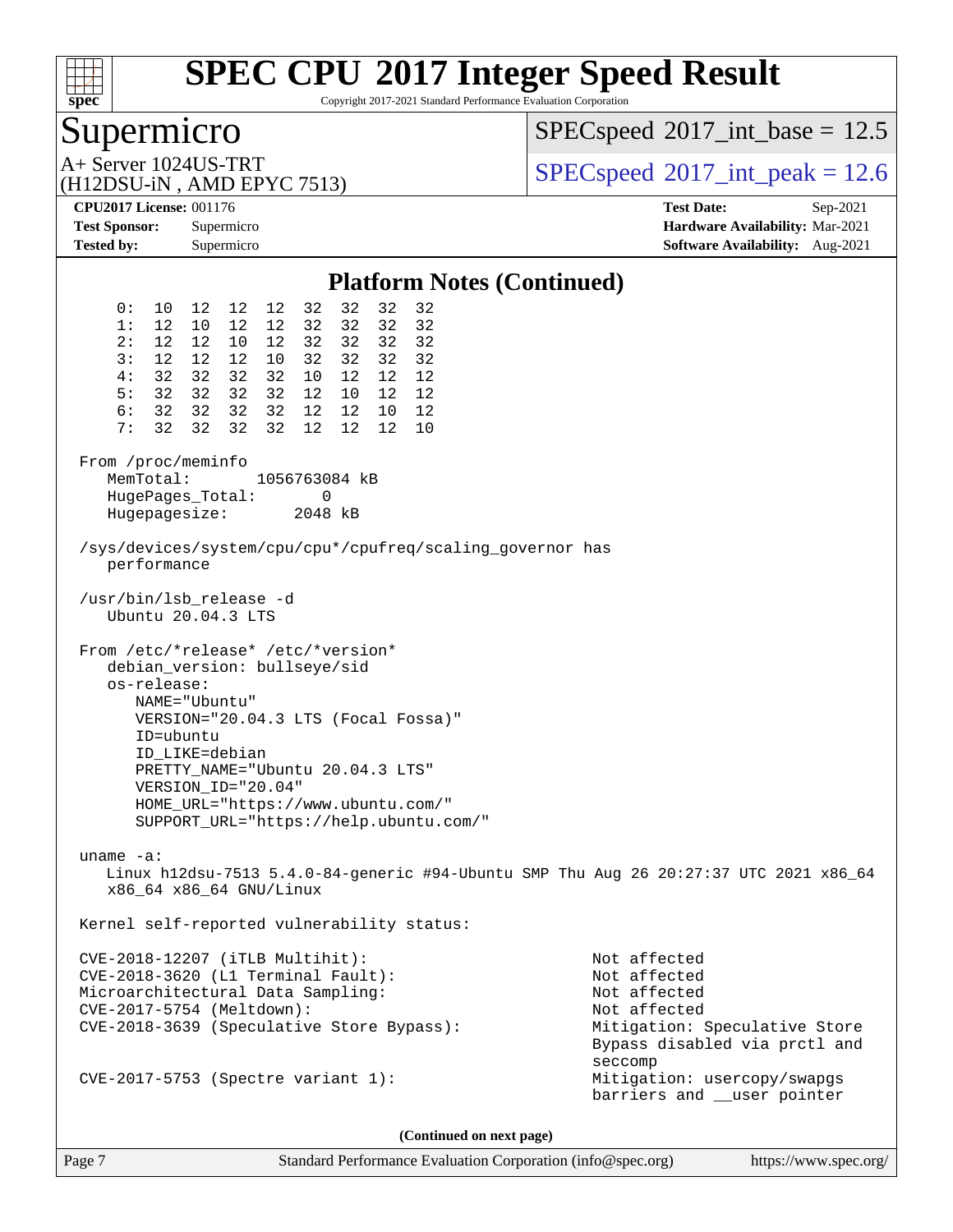

Copyright 2017-2021 Standard Performance Evaluation Corporation

# Supermicro

 $SPECspeed*2017\_int\_base = 12.5$  $SPECspeed*2017\_int\_base = 12.5$ 

A+ Server 1024US-TRT  $\begin{array}{|l|l|}\n\hline\n\text{A+ Server 1024US-TRT}\n\hline\n\text{A+ DPSU} & \text{AMD FPVC 7513}\n\hline\n\end{array}$ 

(H12DSU-iN , AMD EPYC 7513)

**[Tested by:](http://www.spec.org/auto/cpu2017/Docs/result-fields.html#Testedby)** Supermicro **[Software Availability:](http://www.spec.org/auto/cpu2017/Docs/result-fields.html#SoftwareAvailability)** Aug-2021

**[CPU2017 License:](http://www.spec.org/auto/cpu2017/Docs/result-fields.html#CPU2017License)** 001176 **[Test Date:](http://www.spec.org/auto/cpu2017/Docs/result-fields.html#TestDate)** Sep-2021 **[Test Sponsor:](http://www.spec.org/auto/cpu2017/Docs/result-fields.html#TestSponsor)** Supermicro **[Hardware Availability:](http://www.spec.org/auto/cpu2017/Docs/result-fields.html#HardwareAvailability)** Mar-2021

#### **[Platform Notes \(Continued\)](http://www.spec.org/auto/cpu2017/Docs/result-fields.html#PlatformNotes)**

|                                                                        | $CVE-2017-5715$ (Spectre variant 2):                                                                                                                                                                                                                                                                                                                                                                                        | sanitization                                                                 | Mitigation: Full AMD retpoline, |
|------------------------------------------------------------------------|-----------------------------------------------------------------------------------------------------------------------------------------------------------------------------------------------------------------------------------------------------------------------------------------------------------------------------------------------------------------------------------------------------------------------------|------------------------------------------------------------------------------|---------------------------------|
|                                                                        | CVE-2020-0543 (Special Register Buffer Data Sampling): Not affected<br>CVE-2019-11135 (TSX Asynchronous Abort):                                                                                                                                                                                                                                                                                                             | IBPB: conditional, IBRS_FW, STIBP:<br>always-on, RSB filling<br>Not affected |                                 |
| run-level 3 Sep 14 03:13                                               |                                                                                                                                                                                                                                                                                                                                                                                                                             |                                                                              |                                 |
| Filesystem<br>/dev/sda2                                                | SPEC is set to: /home/cpu2017<br>Type Size Used Avail Use% Mounted on<br>ext4 183G 22G 152G 13% /                                                                                                                                                                                                                                                                                                                           |                                                                              |                                 |
| Vendor:<br>Product:<br>Serial:                                         | From /sys/devices/virtual/dmi/id<br>Supermicro<br>AS-1024US-TRT<br>S409271X1938024                                                                                                                                                                                                                                                                                                                                          |                                                                              |                                 |
| Memory:                                                                | Additional information from dmidecode 3.2 follows. WARNING: Use caution when you<br>interpret this section. The 'dmidecode' program reads system data which is "intended to<br>allow hardware to be accurately determined", but the intent may not be met, as there are<br>frequent changes to hardware, firmware, and the "DMTF SMBIOS" standard.<br>16x NO DIMM Unknown<br>16x Samsung M393A8G40AB2-CWE 64 GB 2 rank 3200 |                                                                              |                                 |
| BIOS:<br>BIOS Vendor:<br>BIOS Version:<br>BIOS Date:<br>BIOS Revision: | American Megatrends Inc.<br>2.1<br>05/07/2021<br>5.22                                                                                                                                                                                                                                                                                                                                                                       |                                                                              |                                 |
|                                                                        | (End of data from sysinfo program)                                                                                                                                                                                                                                                                                                                                                                                          |                                                                              |                                 |
|                                                                        | <b>Compiler Version Notes</b>                                                                                                                                                                                                                                                                                                                                                                                               |                                                                              |                                 |
| C                                                                      | 600.perlbench_s(base, peak) 602.gcc_s(base, peak) 605.mcf_s(base,<br>peak) 625.x264_s(base, peak) 657.xz_s(base, peak)                                                                                                                                                                                                                                                                                                      |                                                                              |                                 |
| Thread model: posix                                                    | AMD clang version 12.0.0 (CLANG: AOCC_3.0.0-Build#78 2020_12_10) (based on<br>LLVM Mirror. Version. 12.0.0)<br>Target: x86_64-unknown-linux-gnu<br>InstalledDir: /opt/AMD/aocc-compiler-3.0.0/bin<br>____________________________________                                                                                                                                                                                   | ______________________________                                               |                                 |
|                                                                        |                                                                                                                                                                                                                                                                                                                                                                                                                             |                                                                              |                                 |
| Page 8                                                                 | (Continued on next page)<br>Standard Performance Evaluation Corporation (info@spec.org)                                                                                                                                                                                                                                                                                                                                     |                                                                              | https://www.spec.org/           |
|                                                                        |                                                                                                                                                                                                                                                                                                                                                                                                                             |                                                                              |                                 |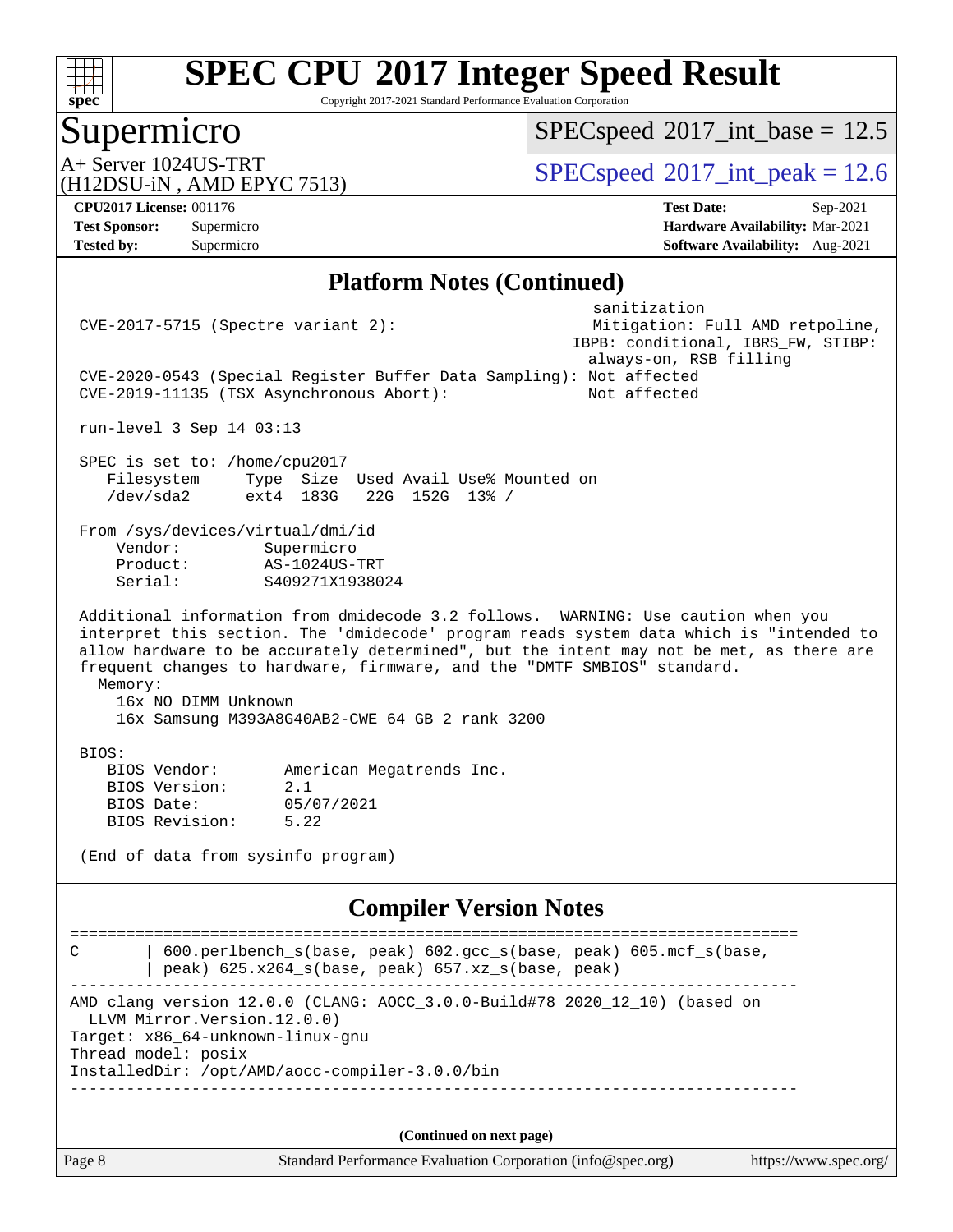

Copyright 2017-2021 Standard Performance Evaluation Corporation

### Supermicro

 $SPECspeed^{\circledcirc}2017\_int\_base = 12.5$  $SPECspeed^{\circledcirc}2017\_int\_base = 12.5$ 

(H12DSU-iN , AMD EPYC 7513)

A+ Server 1024US-TRT  $SPEC speed@2017$ \_int\_peak = 12.6

**[CPU2017 License:](http://www.spec.org/auto/cpu2017/Docs/result-fields.html#CPU2017License)** 001176 **[Test Date:](http://www.spec.org/auto/cpu2017/Docs/result-fields.html#TestDate)** Sep-2021 **[Test Sponsor:](http://www.spec.org/auto/cpu2017/Docs/result-fields.html#TestSponsor)** Supermicro **[Hardware Availability:](http://www.spec.org/auto/cpu2017/Docs/result-fields.html#HardwareAvailability)** Mar-2021 **[Tested by:](http://www.spec.org/auto/cpu2017/Docs/result-fields.html#Testedby)** Supermicro **[Software Availability:](http://www.spec.org/auto/cpu2017/Docs/result-fields.html#SoftwareAvailability)** Aug-2021

### **[Compiler Version Notes \(Continued\)](http://www.spec.org/auto/cpu2017/Docs/result-fields.html#CompilerVersionNotes)**

============================================================================== C++ | 620.omnetpp\_s(base, peak) 623.xalancbmk\_s(base, peak) | 631.deepsjeng\_s(base, peak) 641.leela\_s(base, peak) ------------------------------------------------------------------------------ AMD clang version 12.0.0 (CLANG: AOCC\_3.0.0-Build#78 2020\_12\_10) (based on LLVM Mirror.Version.12.0.0) Target: x86\_64-unknown-linux-gnu Thread model: posix InstalledDir: /opt/AMD/aocc-compiler-3.0.0/bin ------------------------------------------------------------------------------ ============================================================================== Fortran | 648.exchange2\_s(base, peak) ------------------------------------------------------------------------------ AMD clang version 12.0.0 (CLANG: AOCC\_3.0.0-Build#78 2020\_12\_10) (based on LLVM Mirror.Version.12.0.0) Target: x86\_64-unknown-linux-gnu Thread model: posix InstalledDir: /opt/AMD/aocc-compiler-3.0.0/bin ------------------------------------------------------------------------------

### **[Base Compiler Invocation](http://www.spec.org/auto/cpu2017/Docs/result-fields.html#BaseCompilerInvocation)**

[C benchmarks](http://www.spec.org/auto/cpu2017/Docs/result-fields.html#Cbenchmarks): [clang](http://www.spec.org/cpu2017/results/res2021q4/cpu2017-20211012-29726.flags.html#user_CCbase_clang-c)

[C++ benchmarks:](http://www.spec.org/auto/cpu2017/Docs/result-fields.html#CXXbenchmarks) [clang++](http://www.spec.org/cpu2017/results/res2021q4/cpu2017-20211012-29726.flags.html#user_CXXbase_clang-cpp)

[Fortran benchmarks](http://www.spec.org/auto/cpu2017/Docs/result-fields.html#Fortranbenchmarks): [flang](http://www.spec.org/cpu2017/results/res2021q4/cpu2017-20211012-29726.flags.html#user_FCbase_flang)

# **[Base Portability Flags](http://www.spec.org/auto/cpu2017/Docs/result-fields.html#BasePortabilityFlags)**

 600.perlbench\_s: [-DSPEC\\_LINUX\\_X64](http://www.spec.org/cpu2017/results/res2021q4/cpu2017-20211012-29726.flags.html#b600.perlbench_s_basePORTABILITY_DSPEC_LINUX_X64) [-DSPEC\\_LP64](http://www.spec.org/cpu2017/results/res2021q4/cpu2017-20211012-29726.flags.html#b600.perlbench_s_baseEXTRA_PORTABILITY_DSPEC_LP64) 602.gcc\_s: [-DSPEC\\_LP64](http://www.spec.org/cpu2017/results/res2021q4/cpu2017-20211012-29726.flags.html#suite_baseEXTRA_PORTABILITY602_gcc_s_DSPEC_LP64) 605.mcf\_s: [-DSPEC\\_LP64](http://www.spec.org/cpu2017/results/res2021q4/cpu2017-20211012-29726.flags.html#suite_baseEXTRA_PORTABILITY605_mcf_s_DSPEC_LP64) 620.omnetpp\_s: [-DSPEC\\_LP64](http://www.spec.org/cpu2017/results/res2021q4/cpu2017-20211012-29726.flags.html#suite_baseEXTRA_PORTABILITY620_omnetpp_s_DSPEC_LP64) 623.xalancbmk\_s: [-DSPEC\\_LINUX](http://www.spec.org/cpu2017/results/res2021q4/cpu2017-20211012-29726.flags.html#b623.xalancbmk_s_basePORTABILITY_DSPEC_LINUX) [-DSPEC\\_LP64](http://www.spec.org/cpu2017/results/res2021q4/cpu2017-20211012-29726.flags.html#suite_baseEXTRA_PORTABILITY623_xalancbmk_s_DSPEC_LP64) 625.x264\_s: [-DSPEC\\_LP64](http://www.spec.org/cpu2017/results/res2021q4/cpu2017-20211012-29726.flags.html#suite_baseEXTRA_PORTABILITY625_x264_s_DSPEC_LP64) 631.deepsjeng\_s: [-DSPEC\\_LP64](http://www.spec.org/cpu2017/results/res2021q4/cpu2017-20211012-29726.flags.html#suite_baseEXTRA_PORTABILITY631_deepsjeng_s_DSPEC_LP64) 641.leela\_s: [-DSPEC\\_LP64](http://www.spec.org/cpu2017/results/res2021q4/cpu2017-20211012-29726.flags.html#suite_baseEXTRA_PORTABILITY641_leela_s_DSPEC_LP64)

**(Continued on next page)**

Page 9 Standard Performance Evaluation Corporation [\(info@spec.org\)](mailto:info@spec.org) <https://www.spec.org/>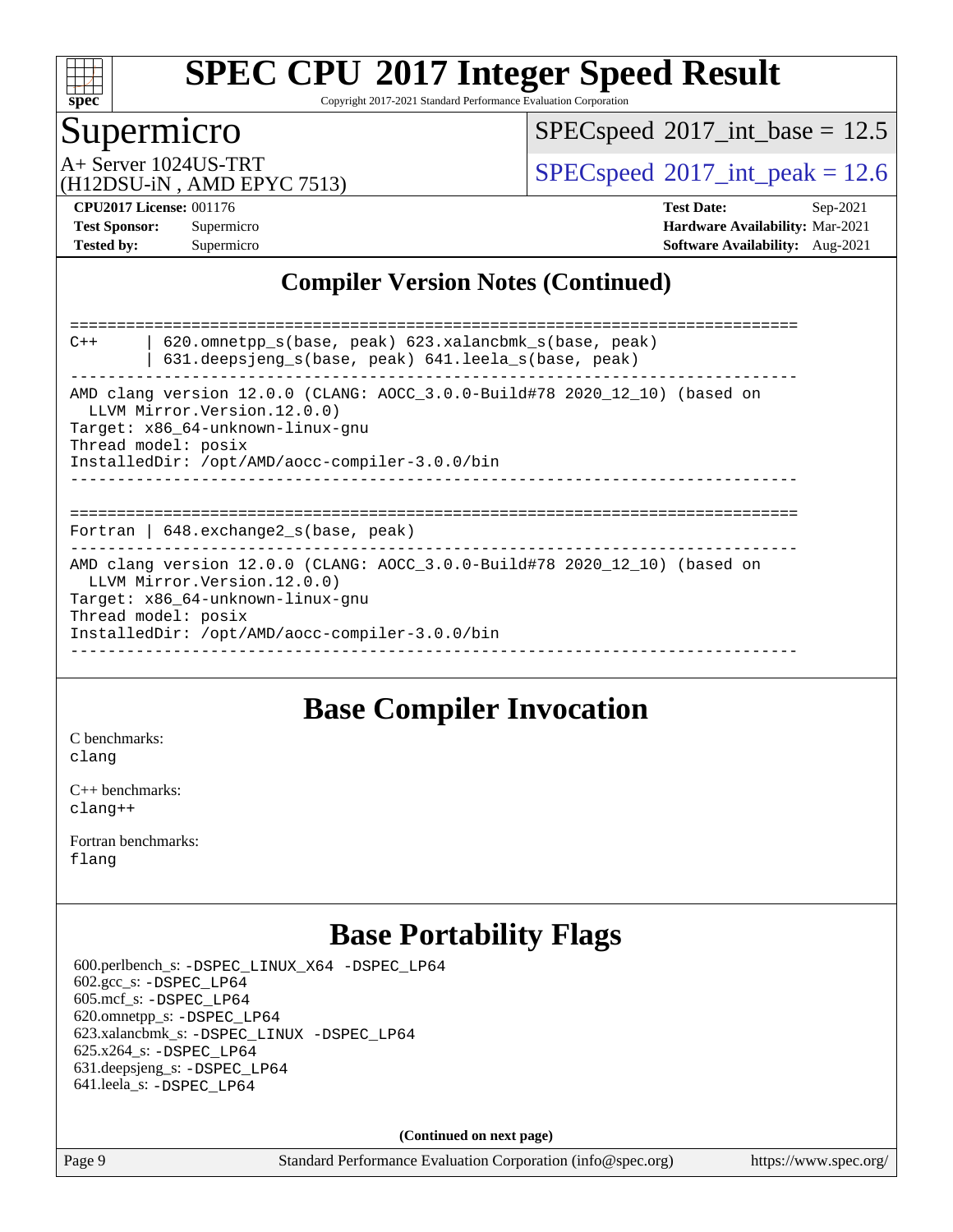

Copyright 2017-2021 Standard Performance Evaluation Corporation

# Supermicro

 $SPECspeed^{\circledcirc}2017\_int\_base = 12.5$  $SPECspeed^{\circledcirc}2017\_int\_base = 12.5$ 

(H12DSU-iN , AMD EPYC 7513)

A+ Server 1024US-TRT  $SPEC speed@2017$ \_int\_peak = 12.6

**[CPU2017 License:](http://www.spec.org/auto/cpu2017/Docs/result-fields.html#CPU2017License)** 001176 **[Test Date:](http://www.spec.org/auto/cpu2017/Docs/result-fields.html#TestDate)** Sep-2021 **[Test Sponsor:](http://www.spec.org/auto/cpu2017/Docs/result-fields.html#TestSponsor)** Supermicro **[Hardware Availability:](http://www.spec.org/auto/cpu2017/Docs/result-fields.html#HardwareAvailability)** Mar-2021 **[Tested by:](http://www.spec.org/auto/cpu2017/Docs/result-fields.html#Testedby)** Supermicro **[Software Availability:](http://www.spec.org/auto/cpu2017/Docs/result-fields.html#SoftwareAvailability)** Aug-2021

# **[Base Portability Flags \(Continued\)](http://www.spec.org/auto/cpu2017/Docs/result-fields.html#BasePortabilityFlags)**

 648.exchange2\_s: [-DSPEC\\_LP64](http://www.spec.org/cpu2017/results/res2021q4/cpu2017-20211012-29726.flags.html#suite_baseEXTRA_PORTABILITY648_exchange2_s_DSPEC_LP64) 657.xz\_s: [-DSPEC\\_LP64](http://www.spec.org/cpu2017/results/res2021q4/cpu2017-20211012-29726.flags.html#suite_baseEXTRA_PORTABILITY657_xz_s_DSPEC_LP64)

### **[Base Optimization Flags](http://www.spec.org/auto/cpu2017/Docs/result-fields.html#BaseOptimizationFlags)**

[C benchmarks](http://www.spec.org/auto/cpu2017/Docs/result-fields.html#Cbenchmarks):

[-m64](http://www.spec.org/cpu2017/results/res2021q4/cpu2017-20211012-29726.flags.html#user_CCbase_F-m64) [-mno-adx](http://www.spec.org/cpu2017/results/res2021q4/cpu2017-20211012-29726.flags.html#user_CCbase_F-mno-adx) [-mno-sse4a](http://www.spec.org/cpu2017/results/res2021q4/cpu2017-20211012-29726.flags.html#user_CCbase_F-mno-sse4a) [-Wl,-allow-multiple-definition](http://www.spec.org/cpu2017/results/res2021q4/cpu2017-20211012-29726.flags.html#user_CCbase_F-allow-multiple-definition_970930b9380f536892d286f43fe3aa60143711811517403e860b887d69527ebeb0ce7f1b66302f2a87b3cab7b5adae5fa57fa46168627b86a7718b21636cd604) [-Wl,-mllvm -Wl,-enable-licm-vrp](http://www.spec.org/cpu2017/results/res2021q4/cpu2017-20211012-29726.flags.html#user_CCbase_F-enable-licm-vrp_65c4fc69039207ec88421e1591ba3bbf2ac715c2f390cac268ece6f40ae7757bd65f971ef38c9b70aedd2bf37e4037d3d64a7fe88db6aed78b6f244274772259) [-Wl,-mllvm -Wl,-region-vectorize](http://www.spec.org/cpu2017/results/res2021q4/cpu2017-20211012-29726.flags.html#user_CCbase_F-region-vectorize_fb6c6b5aa293c88efc6c7c2b52b20755e943585b1fe8658c35afef78727fff56e1a56891413c30e36b8e2a6f9a71126986319243e80eb6110b78b288f533c52b) [-Wl,-mllvm -Wl,-function-specialize](http://www.spec.org/cpu2017/results/res2021q4/cpu2017-20211012-29726.flags.html#user_CCbase_F-function-specialize_7e7e661e57922243ee67c9a1251cb8910e607325179a0ce7f2884e09a6f5d4a5ef0ae4f37e8a2a11c95fc48e931f06dc2b6016f14b511fcb441e048bef1b065a) [-Wl,-mllvm -Wl,-align-all-nofallthru-blocks=6](http://www.spec.org/cpu2017/results/res2021q4/cpu2017-20211012-29726.flags.html#user_CCbase_F-align-all-nofallthru-blocks) [-Wl,-mllvm -Wl,-reduce-array-computations=3](http://www.spec.org/cpu2017/results/res2021q4/cpu2017-20211012-29726.flags.html#user_CCbase_F-reduce-array-computations_b882aefe7a5dda4e33149f6299762b9a720dace3e498e13756f4c04e5a19edf5315c1f3993de2e61ec41e8c206231f84e05da7040e1bb5d69ba27d10a12507e4) [-O3](http://www.spec.org/cpu2017/results/res2021q4/cpu2017-20211012-29726.flags.html#user_CCbase_F-O3) [-march=znver3](http://www.spec.org/cpu2017/results/res2021q4/cpu2017-20211012-29726.flags.html#user_CCbase_aocc-march) [-fveclib=AMDLIBM](http://www.spec.org/cpu2017/results/res2021q4/cpu2017-20211012-29726.flags.html#user_CCbase_F-fveclib) [-ffast-math](http://www.spec.org/cpu2017/results/res2021q4/cpu2017-20211012-29726.flags.html#user_CCbase_aocc-ffast-math) [-flto](http://www.spec.org/cpu2017/results/res2021q4/cpu2017-20211012-29726.flags.html#user_CCbase_aocc-flto) [-fstruct-layout=5](http://www.spec.org/cpu2017/results/res2021q4/cpu2017-20211012-29726.flags.html#user_CCbase_F-struct-layout) [-mllvm -unroll-threshold=50](http://www.spec.org/cpu2017/results/res2021q4/cpu2017-20211012-29726.flags.html#user_CCbase_F-unroll-threshold_458874500b2c105d6d5cb4d7a611c40e2b16e9e3d26b355fea72d644c3673b4de4b3932662f0ed3dbec75c491a13da2d2ca81180bd779dc531083ef1e1e549dc) [-mllvm -inline-threshold=1000](http://www.spec.org/cpu2017/results/res2021q4/cpu2017-20211012-29726.flags.html#user_CCbase_F-inline-threshold_b7832241b0a6397e4ecdbaf0eb7defdc10f885c2a282fa3240fdc99844d543fda39cf8a4a9dccf68cf19b5438ac3b455264f478df15da0f4988afa40d8243bab) [-fremap-arrays](http://www.spec.org/cpu2017/results/res2021q4/cpu2017-20211012-29726.flags.html#user_CCbase_F-fremap-arrays) [-mllvm -function-specialize](http://www.spec.org/cpu2017/results/res2021q4/cpu2017-20211012-29726.flags.html#user_CCbase_F-function-specialize_233b3bdba86027f1b094368157e481c5bc59f40286dc25bfadc1858dcd5745c24fd30d5f188710db7fea399bcc9f44a80b3ce3aacc70a8870250c3ae5e1f35b8) [-flv-function-specialization](http://www.spec.org/cpu2017/results/res2021q4/cpu2017-20211012-29726.flags.html#user_CCbase_F-flv-function-specialization) [-mllvm -enable-gvn-hoist](http://www.spec.org/cpu2017/results/res2021q4/cpu2017-20211012-29726.flags.html#user_CCbase_F-enable-gvn-hoist_e5856354646dd6ca1333a0ad99b817e4cf8932b91b82809fd8fd47ceff7b22a89eba5c98fd3e3fa5200368fd772cec3dd56abc3c8f7b655a71b9f9848dddedd5) [-mllvm -global-vectorize-slp=true](http://www.spec.org/cpu2017/results/res2021q4/cpu2017-20211012-29726.flags.html#user_CCbase_F-global-vectorize-slp_f701c289ed3fc79483844cad3672606d268e3123d2651e764a36e57810b634b30ff7af25c43ce4288d0e4c1cc47ba156fce6ed971bc0d0e53c4c557f353d3dec) [-mllvm -enable-licm-vrp](http://www.spec.org/cpu2017/results/res2021q4/cpu2017-20211012-29726.flags.html#user_CCbase_F-enable-licm-vrp_82fd83574dee81d8c8043a1355024a53ba7c23d449242d72368fd778ae4cd8625fb6c8e473e88c632367ccc13b0c321b9a13b8db897fcfc1592cf0205fd356b5) [-mllvm -reduce-array-computations=3](http://www.spec.org/cpu2017/results/res2021q4/cpu2017-20211012-29726.flags.html#user_CCbase_F-reduce-array-computations) [-z muldefs](http://www.spec.org/cpu2017/results/res2021q4/cpu2017-20211012-29726.flags.html#user_CCbase_aocc-muldefs) [-DSPEC\\_OPENMP](http://www.spec.org/cpu2017/results/res2021q4/cpu2017-20211012-29726.flags.html#suite_CCbase_DSPEC_OPENMP) [-fopenmp](http://www.spec.org/cpu2017/results/res2021q4/cpu2017-20211012-29726.flags.html#user_CCbase_aocc-fopenmp) [-fopenmp=libomp](http://www.spec.org/cpu2017/results/res2021q4/cpu2017-20211012-29726.flags.html#user_CCbase_aocc-fopenmp_3eb6ab80166bcc84161ff8c20c8d5bc344f88119f45620444596454f7d72e99b7a0ceefc2d1b4d190bd07306bbfdfc20f11f5a2dc69c9b03c72239f8406741c3) [-lomp](http://www.spec.org/cpu2017/results/res2021q4/cpu2017-20211012-29726.flags.html#user_CCbase_F-lomp) [-lamdlibm](http://www.spec.org/cpu2017/results/res2021q4/cpu2017-20211012-29726.flags.html#user_CCbase_F-lamdlibm) [-ljemalloc](http://www.spec.org/cpu2017/results/res2021q4/cpu2017-20211012-29726.flags.html#user_CCbase_jemalloc-lib) [-lflang](http://www.spec.org/cpu2017/results/res2021q4/cpu2017-20211012-29726.flags.html#user_CCbase_F-lflang) [-lflangrti](http://www.spec.org/cpu2017/results/res2021q4/cpu2017-20211012-29726.flags.html#user_CCbase_F-lflangrti)

#### [C++ benchmarks:](http://www.spec.org/auto/cpu2017/Docs/result-fields.html#CXXbenchmarks)

```
-m64 -std=c++98 -mno-adx -mno-sse4a
-Wl,-mllvm -Wl,-do-block-reorder=aggressive
-Wl,-mllvm -Wl,-region-vectorize -Wl,-mllvm -Wl,-function-specialize
-Wl,-mllvm -Wl,-align-all-nofallthru-blocks=6
-Wl,-mllvm -Wl,-reduce-array-computations=3 -O3 -march=znver3
-fveclib=AMDLIBM -ffast-math -flto -mllvm -enable-partial-unswitch
-mllvm -unroll-threshold=100 -finline-aggressive
-flv-function-specialization -mllvm -loop-unswitch-threshold=200000
-mllvm -reroll-loops -mllvm -aggressive-loop-unswitch
-mllvm -extra-vectorizer-passes -mllvm -reduce-array-computations=3
-mllvm -global-vectorize-slp=true -mllvm -convert-pow-exp-to-int=false
-z muldefs -mllvm -do-block-reorder=aggressive
-fvirtual-function-elimination -fvisibility=hidden -DSPEC_OPENMP
-fopenmp -fopenmp=libomp -lomp -lamdlibm -ljemalloc -lflang
-lflangrti
```
#### [Fortran benchmarks](http://www.spec.org/auto/cpu2017/Docs/result-fields.html#Fortranbenchmarks):

[-m64](http://www.spec.org/cpu2017/results/res2021q4/cpu2017-20211012-29726.flags.html#user_FCbase_F-m64) [-mno-adx](http://www.spec.org/cpu2017/results/res2021q4/cpu2017-20211012-29726.flags.html#user_FCbase_F-mno-adx) [-mno-sse4a](http://www.spec.org/cpu2017/results/res2021q4/cpu2017-20211012-29726.flags.html#user_FCbase_F-mno-sse4a) [-Wl,-mllvm -Wl,-inline-recursion=4](http://www.spec.org/cpu2017/results/res2021q4/cpu2017-20211012-29726.flags.html#user_FCbase_F-inline-recursion) [-Wl,-mllvm -Wl,-lsr-in-nested-loop](http://www.spec.org/cpu2017/results/res2021q4/cpu2017-20211012-29726.flags.html#user_FCbase_F-lsr-in-nested-loop) [-Wl,-mllvm -Wl,-enable-iv-split](http://www.spec.org/cpu2017/results/res2021q4/cpu2017-20211012-29726.flags.html#user_FCbase_F-enable-iv-split) [-Wl,-mllvm -Wl,-region-vectorize](http://www.spec.org/cpu2017/results/res2021q4/cpu2017-20211012-29726.flags.html#user_FCbase_F-region-vectorize_fb6c6b5aa293c88efc6c7c2b52b20755e943585b1fe8658c35afef78727fff56e1a56891413c30e36b8e2a6f9a71126986319243e80eb6110b78b288f533c52b) [-Wl,-mllvm -Wl,-function-specialize](http://www.spec.org/cpu2017/results/res2021q4/cpu2017-20211012-29726.flags.html#user_FCbase_F-function-specialize_7e7e661e57922243ee67c9a1251cb8910e607325179a0ce7f2884e09a6f5d4a5ef0ae4f37e8a2a11c95fc48e931f06dc2b6016f14b511fcb441e048bef1b065a) [-Wl,-mllvm -Wl,-align-all-nofallthru-blocks=6](http://www.spec.org/cpu2017/results/res2021q4/cpu2017-20211012-29726.flags.html#user_FCbase_F-align-all-nofallthru-blocks) [-Wl,-mllvm -Wl,-reduce-array-computations=3](http://www.spec.org/cpu2017/results/res2021q4/cpu2017-20211012-29726.flags.html#user_FCbase_F-reduce-array-computations_b882aefe7a5dda4e33149f6299762b9a720dace3e498e13756f4c04e5a19edf5315c1f3993de2e61ec41e8c206231f84e05da7040e1bb5d69ba27d10a12507e4) [-O3](http://www.spec.org/cpu2017/results/res2021q4/cpu2017-20211012-29726.flags.html#user_FCbase_F-O3) [-march=znver3](http://www.spec.org/cpu2017/results/res2021q4/cpu2017-20211012-29726.flags.html#user_FCbase_aocc-march) [-fveclib=AMDLIBM](http://www.spec.org/cpu2017/results/res2021q4/cpu2017-20211012-29726.flags.html#user_FCbase_F-fveclib) [-ffast-math](http://www.spec.org/cpu2017/results/res2021q4/cpu2017-20211012-29726.flags.html#user_FCbase_aocc-ffast-math) [-flto](http://www.spec.org/cpu2017/results/res2021q4/cpu2017-20211012-29726.flags.html#user_FCbase_aocc-flto) [-z muldefs](http://www.spec.org/cpu2017/results/res2021q4/cpu2017-20211012-29726.flags.html#user_FCbase_aocc-muldefs) [-mllvm -unroll-aggressive](http://www.spec.org/cpu2017/results/res2021q4/cpu2017-20211012-29726.flags.html#user_FCbase_F-unroll-aggressive) [-mllvm -unroll-threshold=150](http://www.spec.org/cpu2017/results/res2021q4/cpu2017-20211012-29726.flags.html#user_FCbase_F-unroll-threshold_3352736ce55666ed13437f5f5fd6693920e68d4dfd26bba42492bb1c46b6d7692ff5ba7bd4d2ebdab48d140ca981a39154ff0664b4d322a66fc3d1aafa4d7ffe) [-DSPEC\\_OPENMP](http://www.spec.org/cpu2017/results/res2021q4/cpu2017-20211012-29726.flags.html#suite_FCbase_DSPEC_OPENMP)

Page 10 Standard Performance Evaluation Corporation [\(info@spec.org\)](mailto:info@spec.org) <https://www.spec.org/> **(Continued on next page)**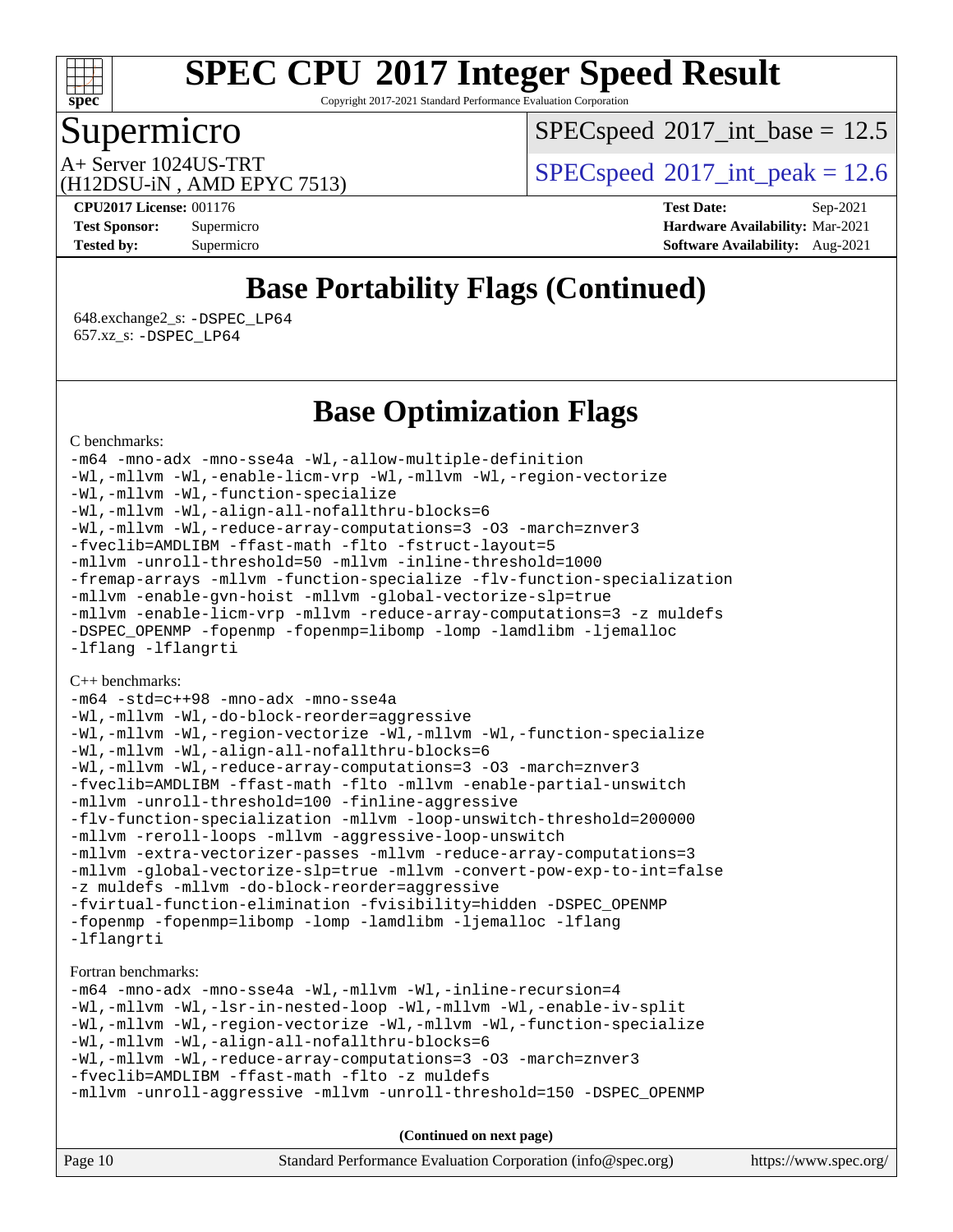

Copyright 2017-2021 Standard Performance Evaluation Corporation

### Supermicro

 $SPEC speed$ <sup>®</sup> $2017$ \_int\_base = 12.5

(H12DSU-iN , AMD EPYC 7513)

A+ Server 1024US-TRT  $SPEC speed@2017$ \_int\_peak = 12.6

**[Tested by:](http://www.spec.org/auto/cpu2017/Docs/result-fields.html#Testedby)** Supermicro **[Software Availability:](http://www.spec.org/auto/cpu2017/Docs/result-fields.html#SoftwareAvailability)** Aug-2021

**[CPU2017 License:](http://www.spec.org/auto/cpu2017/Docs/result-fields.html#CPU2017License)** 001176 **[Test Date:](http://www.spec.org/auto/cpu2017/Docs/result-fields.html#TestDate)** Sep-2021 **[Test Sponsor:](http://www.spec.org/auto/cpu2017/Docs/result-fields.html#TestSponsor)** Supermicro **[Hardware Availability:](http://www.spec.org/auto/cpu2017/Docs/result-fields.html#HardwareAvailability)** Mar-2021

# **[Base Optimization Flags \(Continued\)](http://www.spec.org/auto/cpu2017/Docs/result-fields.html#BaseOptimizationFlags)**

[Fortran benchmarks](http://www.spec.org/auto/cpu2017/Docs/result-fields.html#Fortranbenchmarks) (continued):

[-fopenmp](http://www.spec.org/cpu2017/results/res2021q4/cpu2017-20211012-29726.flags.html#user_FCbase_aocc-fopenmp) [-fopenmp=libomp](http://www.spec.org/cpu2017/results/res2021q4/cpu2017-20211012-29726.flags.html#user_FCbase_aocc-fopenmp_3eb6ab80166bcc84161ff8c20c8d5bc344f88119f45620444596454f7d72e99b7a0ceefc2d1b4d190bd07306bbfdfc20f11f5a2dc69c9b03c72239f8406741c3) [-lomp](http://www.spec.org/cpu2017/results/res2021q4/cpu2017-20211012-29726.flags.html#user_FCbase_F-lomp) [-lamdlibm](http://www.spec.org/cpu2017/results/res2021q4/cpu2017-20211012-29726.flags.html#user_FCbase_F-lamdlibm) [-ljemalloc](http://www.spec.org/cpu2017/results/res2021q4/cpu2017-20211012-29726.flags.html#user_FCbase_jemalloc-lib) [-lflang](http://www.spec.org/cpu2017/results/res2021q4/cpu2017-20211012-29726.flags.html#user_FCbase_F-lflang) [-lflangrti](http://www.spec.org/cpu2017/results/res2021q4/cpu2017-20211012-29726.flags.html#user_FCbase_F-lflangrti)

### **[Base Other Flags](http://www.spec.org/auto/cpu2017/Docs/result-fields.html#BaseOtherFlags)**

[C benchmarks](http://www.spec.org/auto/cpu2017/Docs/result-fields.html#Cbenchmarks): [-Wno-unused-command-line-argument](http://www.spec.org/cpu2017/results/res2021q4/cpu2017-20211012-29726.flags.html#user_CCbase_F-Wno-unused-command-line-argument) [-Wno-return-type](http://www.spec.org/cpu2017/results/res2021q4/cpu2017-20211012-29726.flags.html#user_CCbase_F-Waocc-no-return-type)

[C++ benchmarks:](http://www.spec.org/auto/cpu2017/Docs/result-fields.html#CXXbenchmarks) [-Wno-unused-command-line-argument](http://www.spec.org/cpu2017/results/res2021q4/cpu2017-20211012-29726.flags.html#user_CXXbase_F-Wno-unused-command-line-argument) [-Wno-return-type](http://www.spec.org/cpu2017/results/res2021q4/cpu2017-20211012-29726.flags.html#user_CXXbase_F-Waocc-no-return-type)

[Fortran benchmarks](http://www.spec.org/auto/cpu2017/Docs/result-fields.html#Fortranbenchmarks): [-Wno-return-type](http://www.spec.org/cpu2017/results/res2021q4/cpu2017-20211012-29726.flags.html#user_FCbase_F-Waocc-no-return-type)

# **[Peak Compiler Invocation](http://www.spec.org/auto/cpu2017/Docs/result-fields.html#PeakCompilerInvocation)**

[C benchmarks](http://www.spec.org/auto/cpu2017/Docs/result-fields.html#Cbenchmarks): [clang](http://www.spec.org/cpu2017/results/res2021q4/cpu2017-20211012-29726.flags.html#user_CCpeak_clang-c)

[C++ benchmarks:](http://www.spec.org/auto/cpu2017/Docs/result-fields.html#CXXbenchmarks) [clang++](http://www.spec.org/cpu2017/results/res2021q4/cpu2017-20211012-29726.flags.html#user_CXXpeak_clang-cpp)

[Fortran benchmarks](http://www.spec.org/auto/cpu2017/Docs/result-fields.html#Fortranbenchmarks): [flang](http://www.spec.org/cpu2017/results/res2021q4/cpu2017-20211012-29726.flags.html#user_FCpeak_flang)

# **[Peak Portability Flags](http://www.spec.org/auto/cpu2017/Docs/result-fields.html#PeakPortabilityFlags)**

Same as Base Portability Flags

# **[Peak Optimization Flags](http://www.spec.org/auto/cpu2017/Docs/result-fields.html#PeakOptimizationFlags)**

[C benchmarks](http://www.spec.org/auto/cpu2017/Docs/result-fields.html#Cbenchmarks):

600.perlbench\_s: basepeak = yes

**(Continued on next page)**

Page 11 Standard Performance Evaluation Corporation [\(info@spec.org\)](mailto:info@spec.org) <https://www.spec.org/>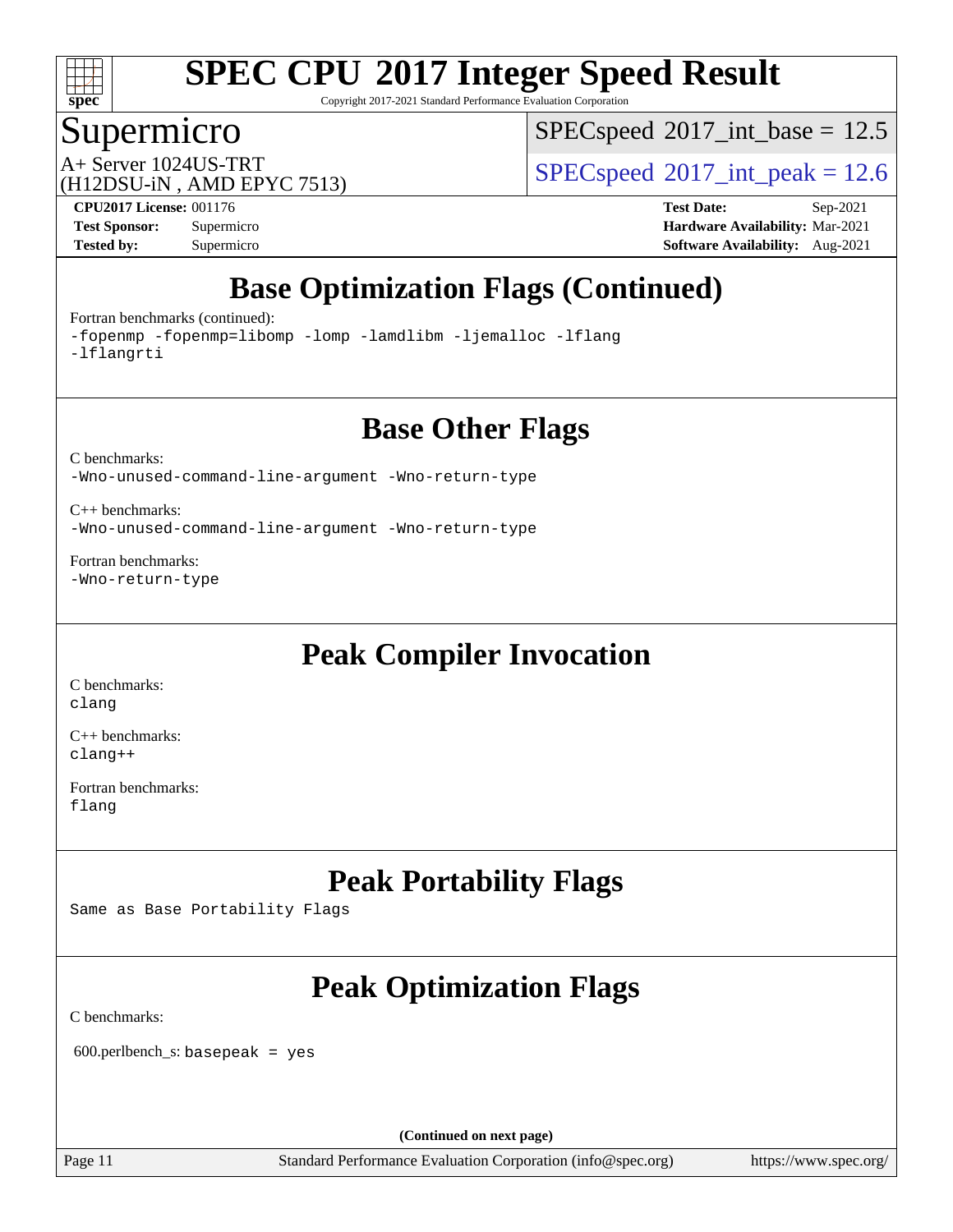

Copyright 2017-2021 Standard Performance Evaluation Corporation

### Supermicro

 $SPECspeed^{\circledcirc}2017\_int\_base = 12.5$  $SPECspeed^{\circledcirc}2017\_int\_base = 12.5$ 

(H12DSU-iN , AMD EPYC 7513)

A+ Server 1024US-TRT  $SPEC speed@2017$ \_int\_peak = 12.6

**[CPU2017 License:](http://www.spec.org/auto/cpu2017/Docs/result-fields.html#CPU2017License)** 001176 **[Test Date:](http://www.spec.org/auto/cpu2017/Docs/result-fields.html#TestDate)** Sep-2021 **[Test Sponsor:](http://www.spec.org/auto/cpu2017/Docs/result-fields.html#TestSponsor)** Supermicro **[Hardware Availability:](http://www.spec.org/auto/cpu2017/Docs/result-fields.html#HardwareAvailability)** Mar-2021 **[Tested by:](http://www.spec.org/auto/cpu2017/Docs/result-fields.html#Testedby)** Supermicro **[Software Availability:](http://www.spec.org/auto/cpu2017/Docs/result-fields.html#SoftwareAvailability)** Aug-2021

# **[Peak Optimization Flags \(Continued\)](http://www.spec.org/auto/cpu2017/Docs/result-fields.html#PeakOptimizationFlags)**

 602.gcc\_s: [-m64](http://www.spec.org/cpu2017/results/res2021q4/cpu2017-20211012-29726.flags.html#user_peakCCLD602_gcc_s_F-m64) [-mno-adx](http://www.spec.org/cpu2017/results/res2021q4/cpu2017-20211012-29726.flags.html#user_peakCC602_gcc_s_F-mno-adx) [-mno-sse4a](http://www.spec.org/cpu2017/results/res2021q4/cpu2017-20211012-29726.flags.html#user_peakCC602_gcc_s_F-mno-sse4a) [-Wl,-allow-multiple-definition](http://www.spec.org/cpu2017/results/res2021q4/cpu2017-20211012-29726.flags.html#user_peakLDCFLAGS602_gcc_s_F-allow-multiple-definition_970930b9380f536892d286f43fe3aa60143711811517403e860b887d69527ebeb0ce7f1b66302f2a87b3cab7b5adae5fa57fa46168627b86a7718b21636cd604) [-Wl,-mllvm -Wl,-enable-licm-vrp](http://www.spec.org/cpu2017/results/res2021q4/cpu2017-20211012-29726.flags.html#user_peakLDCFLAGS602_gcc_s_F-enable-licm-vrp_65c4fc69039207ec88421e1591ba3bbf2ac715c2f390cac268ece6f40ae7757bd65f971ef38c9b70aedd2bf37e4037d3d64a7fe88db6aed78b6f244274772259) [-Wl,-mllvm -Wl,-function-specialize](http://www.spec.org/cpu2017/results/res2021q4/cpu2017-20211012-29726.flags.html#user_peakEXTRA_LDFLAGS602_gcc_s_F-function-specialize_7e7e661e57922243ee67c9a1251cb8910e607325179a0ce7f2884e09a6f5d4a5ef0ae4f37e8a2a11c95fc48e931f06dc2b6016f14b511fcb441e048bef1b065a) [-Wl,-mllvm -Wl,-align-all-nofallthru-blocks=6](http://www.spec.org/cpu2017/results/res2021q4/cpu2017-20211012-29726.flags.html#user_peakEXTRA_LDFLAGS602_gcc_s_F-align-all-nofallthru-blocks) [-Wl,-mllvm -Wl,-reduce-array-computations=3](http://www.spec.org/cpu2017/results/res2021q4/cpu2017-20211012-29726.flags.html#user_peakEXTRA_LDFLAGS602_gcc_s_F-reduce-array-computations_b882aefe7a5dda4e33149f6299762b9a720dace3e498e13756f4c04e5a19edf5315c1f3993de2e61ec41e8c206231f84e05da7040e1bb5d69ba27d10a12507e4) [-Ofast](http://www.spec.org/cpu2017/results/res2021q4/cpu2017-20211012-29726.flags.html#user_peakCOPTIMIZE602_gcc_s_aocc-Ofast) [-march=znver3](http://www.spec.org/cpu2017/results/res2021q4/cpu2017-20211012-29726.flags.html#user_peakCOPTIMIZE602_gcc_s_aocc-march) [-fveclib=AMDLIBM](http://www.spec.org/cpu2017/results/res2021q4/cpu2017-20211012-29726.flags.html#user_peakCOPTIMIZE602_gcc_s_F-fveclib) [-ffast-math](http://www.spec.org/cpu2017/results/res2021q4/cpu2017-20211012-29726.flags.html#user_peakCOPTIMIZE602_gcc_s_aocc-ffast-math) [-flto](http://www.spec.org/cpu2017/results/res2021q4/cpu2017-20211012-29726.flags.html#user_peakCOPTIMIZE602_gcc_s_aocc-flto) [-fstruct-layout=5](http://www.spec.org/cpu2017/results/res2021q4/cpu2017-20211012-29726.flags.html#user_peakCOPTIMIZE602_gcc_s_F-struct-layout) [-mllvm -unroll-threshold=50](http://www.spec.org/cpu2017/results/res2021q4/cpu2017-20211012-29726.flags.html#user_peakCOPTIMIZE602_gcc_s_F-unroll-threshold_458874500b2c105d6d5cb4d7a611c40e2b16e9e3d26b355fea72d644c3673b4de4b3932662f0ed3dbec75c491a13da2d2ca81180bd779dc531083ef1e1e549dc) [-fremap-arrays](http://www.spec.org/cpu2017/results/res2021q4/cpu2017-20211012-29726.flags.html#user_peakCOPTIMIZE602_gcc_s_F-fremap-arrays) [-flv-function-specialization](http://www.spec.org/cpu2017/results/res2021q4/cpu2017-20211012-29726.flags.html#user_peakCOPTIMIZE602_gcc_s_F-flv-function-specialization) [-mllvm -inline-threshold=1000](http://www.spec.org/cpu2017/results/res2021q4/cpu2017-20211012-29726.flags.html#user_peakCOPTIMIZE602_gcc_s_F-inline-threshold_b7832241b0a6397e4ecdbaf0eb7defdc10f885c2a282fa3240fdc99844d543fda39cf8a4a9dccf68cf19b5438ac3b455264f478df15da0f4988afa40d8243bab) [-mllvm -enable-gvn-hoist](http://www.spec.org/cpu2017/results/res2021q4/cpu2017-20211012-29726.flags.html#user_peakCOPTIMIZE602_gcc_s_F-enable-gvn-hoist_e5856354646dd6ca1333a0ad99b817e4cf8932b91b82809fd8fd47ceff7b22a89eba5c98fd3e3fa5200368fd772cec3dd56abc3c8f7b655a71b9f9848dddedd5) [-mllvm -global-vectorize-slp=true](http://www.spec.org/cpu2017/results/res2021q4/cpu2017-20211012-29726.flags.html#user_peakCOPTIMIZE602_gcc_s_F-global-vectorize-slp_f701c289ed3fc79483844cad3672606d268e3123d2651e764a36e57810b634b30ff7af25c43ce4288d0e4c1cc47ba156fce6ed971bc0d0e53c4c557f353d3dec) [-mllvm -function-specialize](http://www.spec.org/cpu2017/results/res2021q4/cpu2017-20211012-29726.flags.html#user_peakCOPTIMIZE602_gcc_s_F-function-specialize_233b3bdba86027f1b094368157e481c5bc59f40286dc25bfadc1858dcd5745c24fd30d5f188710db7fea399bcc9f44a80b3ce3aacc70a8870250c3ae5e1f35b8) [-mllvm -enable-licm-vrp](http://www.spec.org/cpu2017/results/res2021q4/cpu2017-20211012-29726.flags.html#user_peakCOPTIMIZE602_gcc_s_F-enable-licm-vrp_82fd83574dee81d8c8043a1355024a53ba7c23d449242d72368fd778ae4cd8625fb6c8e473e88c632367ccc13b0c321b9a13b8db897fcfc1592cf0205fd356b5) [-mllvm -reduce-array-computations=3](http://www.spec.org/cpu2017/results/res2021q4/cpu2017-20211012-29726.flags.html#user_peakCOPTIMIZE602_gcc_s_F-reduce-array-computations) [-DSPEC\\_OPENMP](http://www.spec.org/cpu2017/results/res2021q4/cpu2017-20211012-29726.flags.html#suite_peakEXTRA_OPTIMIZE602_gcc_s_DSPEC_OPENMP) [-fopenmp](http://www.spec.org/cpu2017/results/res2021q4/cpu2017-20211012-29726.flags.html#user_peakEXTRA_OPTIMIZE602_gcc_s_aocc-fopenmp) [-fopenmp=libomp](http://www.spec.org/cpu2017/results/res2021q4/cpu2017-20211012-29726.flags.html#user_peakEXTRA_LIBS602_gcc_s_aocc-fopenmp_3eb6ab80166bcc84161ff8c20c8d5bc344f88119f45620444596454f7d72e99b7a0ceefc2d1b4d190bd07306bbfdfc20f11f5a2dc69c9b03c72239f8406741c3) [-lomp](http://www.spec.org/cpu2017/results/res2021q4/cpu2017-20211012-29726.flags.html#user_peakEXTRA_LIBS602_gcc_s_F-lomp) [-lamdlibm](http://www.spec.org/cpu2017/results/res2021q4/cpu2017-20211012-29726.flags.html#user_peakEXTRA_LIBS602_gcc_s_F-lamdlibm) [-ljemalloc](http://www.spec.org/cpu2017/results/res2021q4/cpu2017-20211012-29726.flags.html#user_peakEXTRA_LIBS602_gcc_s_jemalloc-lib) [-lflang](http://www.spec.org/cpu2017/results/res2021q4/cpu2017-20211012-29726.flags.html#user_peakEXTRA_LIBS602_gcc_s_F-lflang) 605.mcf\_s: Same as 602.gcc\_s 625.x264\_s: Same as 602.gcc\_s 657.xz\_s: Same as 602.gcc\_s [C++ benchmarks:](http://www.spec.org/auto/cpu2017/Docs/result-fields.html#CXXbenchmarks) 620.omnetpp\_s: [-m64](http://www.spec.org/cpu2017/results/res2021q4/cpu2017-20211012-29726.flags.html#user_peakCXXLD620_omnetpp_s_F-m64) [-std=c++98](http://www.spec.org/cpu2017/results/res2021q4/cpu2017-20211012-29726.flags.html#user_peakCXX620_omnetpp_s_std-cpp) [-mno-adx](http://www.spec.org/cpu2017/results/res2021q4/cpu2017-20211012-29726.flags.html#user_peakCXX620_omnetpp_s_F-mno-adx) [-mno-sse4a](http://www.spec.org/cpu2017/results/res2021q4/cpu2017-20211012-29726.flags.html#user_peakCXX620_omnetpp_s_F-mno-sse4a) [-Wl,-mllvm -Wl,-do-block-reorder=aggressive](http://www.spec.org/cpu2017/results/res2021q4/cpu2017-20211012-29726.flags.html#user_peakLDCXXFLAGS620_omnetpp_s_F-do-block-reorder_5f74e61ee573767a7a801151b896942f7b82b19d6cd9bf8ce970c1e994a093b9201db6c2ab0fa62493e8c1b02c988fb29421a5aa214bf67b5398dfa89747b1b3) [-Wl,-mllvm -Wl,-function-specialize](http://www.spec.org/cpu2017/results/res2021q4/cpu2017-20211012-29726.flags.html#user_peakEXTRA_LDFLAGS620_omnetpp_s_F-function-specialize_7e7e661e57922243ee67c9a1251cb8910e607325179a0ce7f2884e09a6f5d4a5ef0ae4f37e8a2a11c95fc48e931f06dc2b6016f14b511fcb441e048bef1b065a) [-Wl,-mllvm -Wl,-align-all-nofallthru-blocks=6](http://www.spec.org/cpu2017/results/res2021q4/cpu2017-20211012-29726.flags.html#user_peakEXTRA_LDFLAGS620_omnetpp_s_F-align-all-nofallthru-blocks) [-Wl,-mllvm -Wl,-reduce-array-computations=3](http://www.spec.org/cpu2017/results/res2021q4/cpu2017-20211012-29726.flags.html#user_peakEXTRA_LDFLAGS620_omnetpp_s_F-reduce-array-computations_b882aefe7a5dda4e33149f6299762b9a720dace3e498e13756f4c04e5a19edf5315c1f3993de2e61ec41e8c206231f84e05da7040e1bb5d69ba27d10a12507e4) [-Ofast](http://www.spec.org/cpu2017/results/res2021q4/cpu2017-20211012-29726.flags.html#user_peakCXXOPTIMIZE620_omnetpp_s_aocc-Ofast) [-march=znver3](http://www.spec.org/cpu2017/results/res2021q4/cpu2017-20211012-29726.flags.html#user_peakCXXOPTIMIZE620_omnetpp_s_aocc-march) [-fveclib=AMDLIBM](http://www.spec.org/cpu2017/results/res2021q4/cpu2017-20211012-29726.flags.html#user_peakCXXOPTIMIZE620_omnetpp_s_F-fveclib) [-ffast-math](http://www.spec.org/cpu2017/results/res2021q4/cpu2017-20211012-29726.flags.html#user_peakCXXOPTIMIZE620_omnetpp_s_aocc-ffast-math) [-flto](http://www.spec.org/cpu2017/results/res2021q4/cpu2017-20211012-29726.flags.html#user_peakCXXOPTIMIZE620_omnetpp_s_aocc-flto) [-finline-aggressive](http://www.spec.org/cpu2017/results/res2021q4/cpu2017-20211012-29726.flags.html#user_peakCXXOPTIMIZE620_omnetpp_s_F-finline-aggressive) [-mllvm -unroll-threshold=100](http://www.spec.org/cpu2017/results/res2021q4/cpu2017-20211012-29726.flags.html#user_peakCXXOPTIMIZE620_omnetpp_s_F-unroll-threshold) [-flv-function-specialization](http://www.spec.org/cpu2017/results/res2021q4/cpu2017-20211012-29726.flags.html#user_peakCXXOPTIMIZE620_omnetpp_s_F-flv-function-specialization) [-mllvm -enable-licm-vrp](http://www.spec.org/cpu2017/results/res2021q4/cpu2017-20211012-29726.flags.html#user_peakCXXOPTIMIZE620_omnetpp_s_F-enable-licm-vrp_82fd83574dee81d8c8043a1355024a53ba7c23d449242d72368fd778ae4cd8625fb6c8e473e88c632367ccc13b0c321b9a13b8db897fcfc1592cf0205fd356b5) [-mllvm -reroll-loops](http://www.spec.org/cpu2017/results/res2021q4/cpu2017-20211012-29726.flags.html#user_peakCXXOPTIMIZE620_omnetpp_s_F-reroll-loops) [-mllvm -aggressive-loop-unswitch](http://www.spec.org/cpu2017/results/res2021q4/cpu2017-20211012-29726.flags.html#user_peakCXXOPTIMIZE620_omnetpp_s_F-aggressive-loop-unswitch_abd8177005d493f9a81f88ae32814acdc0422950e54bc53b0605c538e2e7549eb43d48c826089056b98aa2f0c142dc7ed1401fa1c97db9286a8c3ff748437b59) [-mllvm -reduce-array-computations=3](http://www.spec.org/cpu2017/results/res2021q4/cpu2017-20211012-29726.flags.html#user_peakCXXOPTIMIZE620_omnetpp_s_F-reduce-array-computations) [-mllvm -global-vectorize-slp=true](http://www.spec.org/cpu2017/results/res2021q4/cpu2017-20211012-29726.flags.html#user_peakCXXOPTIMIZE620_omnetpp_s_F-global-vectorize-slp_f701c289ed3fc79483844cad3672606d268e3123d2651e764a36e57810b634b30ff7af25c43ce4288d0e4c1cc47ba156fce6ed971bc0d0e53c4c557f353d3dec) [-mllvm -do-block-reorder=aggressive](http://www.spec.org/cpu2017/results/res2021q4/cpu2017-20211012-29726.flags.html#user_peakEXTRA_CXXFLAGS620_omnetpp_s_F-do-block-reorder) [-fvirtual-function-elimination](http://www.spec.org/cpu2017/results/res2021q4/cpu2017-20211012-29726.flags.html#user_peakEXTRA_CXXFLAGS620_omnetpp_s_F-fvirtual-function-elimination) [-fvisibility=hidden](http://www.spec.org/cpu2017/results/res2021q4/cpu2017-20211012-29726.flags.html#user_peakEXTRA_CXXFLAGS620_omnetpp_s_F-fvisibility) [-DSPEC\\_OPENMP](http://www.spec.org/cpu2017/results/res2021q4/cpu2017-20211012-29726.flags.html#suite_peakEXTRA_OPTIMIZE620_omnetpp_s_DSPEC_OPENMP) [-fopenmp](http://www.spec.org/cpu2017/results/res2021q4/cpu2017-20211012-29726.flags.html#user_peakEXTRA_OPTIMIZE620_omnetpp_s_aocc-fopenmp) [-fopenmp=libomp](http://www.spec.org/cpu2017/results/res2021q4/cpu2017-20211012-29726.flags.html#user_peakEXTRA_LIBS620_omnetpp_s_aocc-fopenmp_3eb6ab80166bcc84161ff8c20c8d5bc344f88119f45620444596454f7d72e99b7a0ceefc2d1b4d190bd07306bbfdfc20f11f5a2dc69c9b03c72239f8406741c3) [-lomp](http://www.spec.org/cpu2017/results/res2021q4/cpu2017-20211012-29726.flags.html#user_peakEXTRA_LIBS620_omnetpp_s_F-lomp) [-lamdlibm](http://www.spec.org/cpu2017/results/res2021q4/cpu2017-20211012-29726.flags.html#user_peakEXTRA_LIBS620_omnetpp_s_F-lamdlibm) [-ljemalloc](http://www.spec.org/cpu2017/results/res2021q4/cpu2017-20211012-29726.flags.html#user_peakEXTRA_LIBS620_omnetpp_s_jemalloc-lib) [-lflang](http://www.spec.org/cpu2017/results/res2021q4/cpu2017-20211012-29726.flags.html#user_peakEXTRA_LIBS620_omnetpp_s_F-lflang) 623.xalancbmk\_s: Same as 620.omnetpp\_s 631.deepsjeng\_s: basepeak = yes 641.leela\_s: Same as 620.omnetpp\_s [Fortran benchmarks](http://www.spec.org/auto/cpu2017/Docs/result-fields.html#Fortranbenchmarks): **(Continued on next page)**